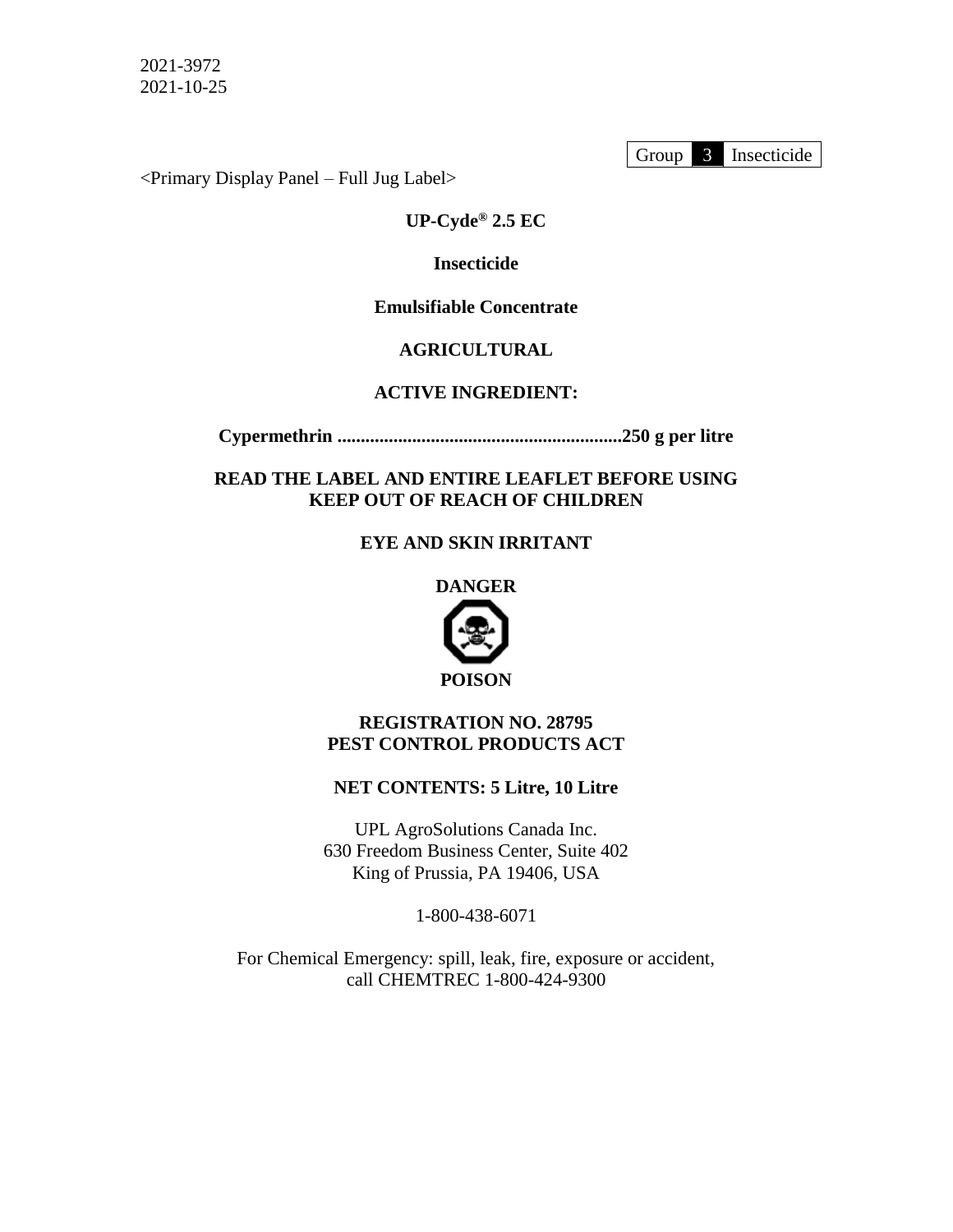## **NOTICE TO USER**

This control product is to be used only in accordance with the directions on the label. It is an offence under the *Pest Control Products Act* to use this product in a way that is inconsistent with the directions on the label.

UP-Cyde 2.5EC is a synthetic pyrethroid insecticide of low mammalian toxicity. It is a fast acting stomach and contact insecticide with no systemic or fumigant effect.

## **FIRST AID**

**IN CASE OF POISONING** Contact a physician or a poison control centre **IMMEDIATELY.**

**IF SWALLOWED** Call a poison control centre or doctor immediately for treatment advice. Do not induce vomiting unless told to do so by a poison control centre or doctor. Do not give any liquid to the person. Do not give anything by mouth to an unconscious person.

**IF ON SKIN/CLOTHING** Take off contaminated clothing. Rinse skin immediately with plenty of water for 15-20 minutes. Call a poison control centre or doctor for treatment advice.

**IF IN EYES** Hold eye open and rinse slowly and gently with water for 15-20 minutes. Remove contact lenses, if present, after the first 5 minutes, then continue rinsing eye. Call a poison control centre or doctor for treatment advice.

Take container, label or product name and Pest Control Product Registration Number with you when seeking medical attention.

## **TOXICOLOGICAL INFORMATION**

DANGER: This product contains petroleum distillates – vomiting may cause aspiration pneumonia.

Skin exposure may cause transient sensations (tingling, burning, itching, numbness). Treat symptomatically. Treat symptomatically.

## **PRECAUTIONS**

## **KEEP OUT OF REACH OF CHILDREN**

- Fatal or poisonous if swallowed or absorbed through the skin.
- Causes eye and skin irritation. Avoid contact with skin, eyes and clothing.
- Apply only when the potential for drift to areas of human habitation or areas of human activity such as houses, cottages, schools and recreational areas is minimal. Take into consideration wind speed, wind direction, temperature inversions, application equipment and sprayer settings.
- See booklet for additional information including directions for use, precautions, REIs and personal protective equipment.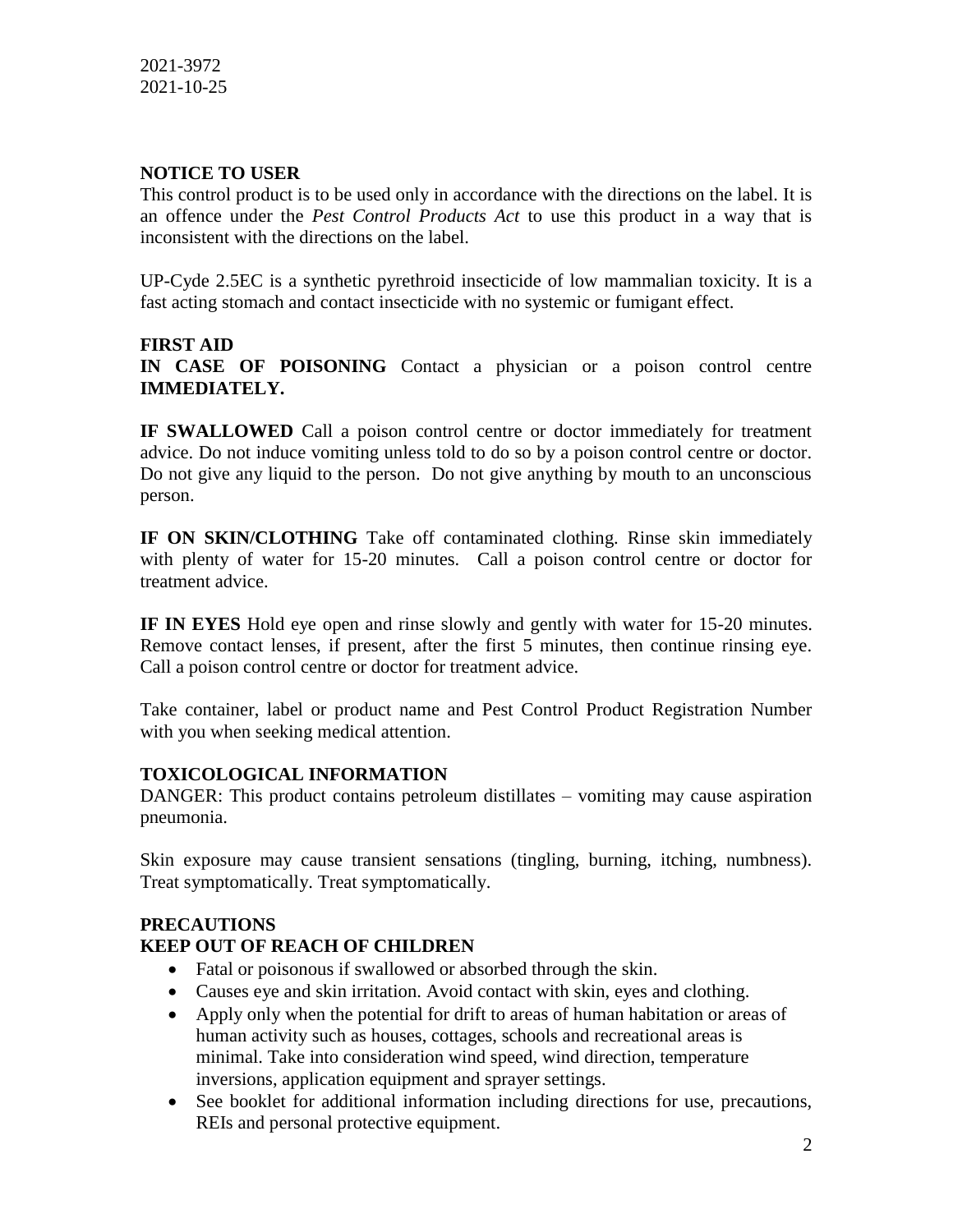### **ENVIRONMENTAL PRECAUTIONS:**

Toxic to aquatic organisms. Observe buffer zones and vegetative filter strips specified under DIRECTIONS FOR USE.

TOXIC to bees. Bees may be exposed through direct spray, spray drift, and residues on leaves, pollen and nectar in flowering crops and weeds. Minimize spray drift to reduce harmful effects on bees in habitats close to the application site. Avoid applications when bees are foraging in the treatment area in ground cover containing blooming weeds. To further minimize exposure to pollinators, refer to the complete guidance "Protecting Pollinators during Pesticide Spraying – Best Management Practices" on Canada.ca (www.canada.ca/pollinators). Follow crop specific directions for application timing.

For applications on crops that are highly attractive to pollinators [canola, rapeseed, mustard, sunflowers, apples, peaches, nectarines, plums, pears, evening primrose, CG12- 09 Stonefruit, Berry and small fruit, CSG 13-07F-small fruit vine climbing, CSG 13- 07A-caneberry, CSG 13-07G-low growing berry, excluding grape and strawberry] or when using managed bees for pollination services: DO NOT apply during the crop blooming period.

For applications on all other pollinator attractive crops [strawberry, grape, corn, potato, tobacco, tomato, summer fallow, roadsides, headlands]: Avoid application during the crop blooming period. If applications must be made during the crop blooming period, restrict applications to evening when most bees are not foraging.

Toxic to certain beneficial insects. Minimize spray drift to reduce harmful effects on beneficial insects in habitats next to the application site such as hedgerows and woodland.

To reduce runoff from treated areas into aquatic habitats, avoid application to areas with a moderate to steep slope, compacted soil, or clay.

Avoid application when heavy rain is forecast.

To reduce risk to aquatic organisms from runoff, a vegetative filter strip of at least 10 metres wide between the field edge and adjacent, downhill aquatic habitats must be observed, as specified under DIRECTIONS FOR USE.

See booklet for additional information.

### **STORAGE**

Store this product away from food or feed.

## **SPILL CLEANUP**

Wear appropriate protective equipment when attempting to clean up the spill. If the container is leaking, secure leak and place the container into a drum or heavy gauge plastic bag. Contact UPL AgroSolutions Canada Inc. for further information.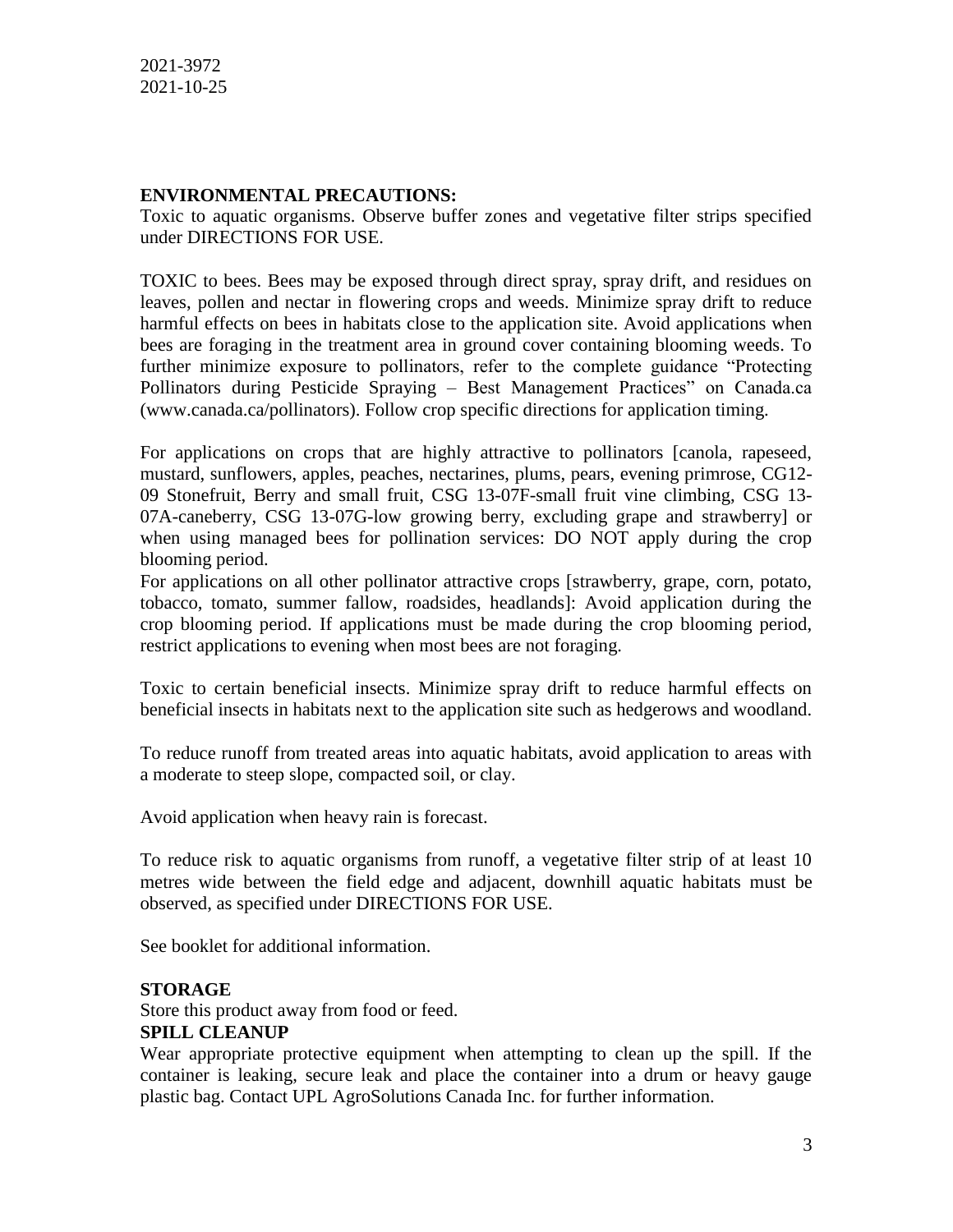For spills and leaks; contain the liquid with dikes of inert material (soil, clay, kitty litter etc.). Absorb the spill onto inert material and shovel into a sealable waste container.

On hard surfaces - sprinkle spill area with detergent and scrub in a small quantity of water with a coarse broom. Let stand 10 minutes then absorb onto an inert material and shovel into the waste container.

On soil - remove the top 15 cm of soil in the spill area and replace with fresh soil. Dispose of all waste including scrub brush in accordance with provincial requirements.

For more information on the disposal of waste and the clean up of spills, contact the Provincial Regulatory Agency or the manufacturer. Contact the manufacturer and the provincial regulatory agency in case of a spill, and for clean-up of spills.

### **DECONTAMINATION AND DISPOSAL**

For information on disposal of unused, unwanted product, contact the manufacturer or the provincial regulatory agency. Contact the manufacturer and the provincial regulatory agency in case of a spill, and for clean up of spills.

#### **CONTAINER DISPOSAL: FOR DISPOSAL OF PLASTIC JUGS:**

Do not reuse this container for any purpose. This is a recyclable container, and is to be disposed of at a container collection site. Contact your local distributor/dealer or municipality for the location of the nearest collection site. Before taking the container to the collection site:

1. Triple- or pressure-rinse the empty container. Add the rinsings to the spray mixture in the tank.

2. Make the empty, rinsed container unsuitable for further use.

If there is no container collection site in your area, dispose of the container in accordance with provincial requirements.

> For Chemical Emergency: spill, leak, fire, exposure or accident, call CHEMTREC 1-800-424-9300

UPL, the UPL logo and UP-CYDE are trademarks of UPL Corporation Limited Group Company.

®/TM All other products are trademarks of their respective companies.

©2021 UPL Corporation Limited Group Company.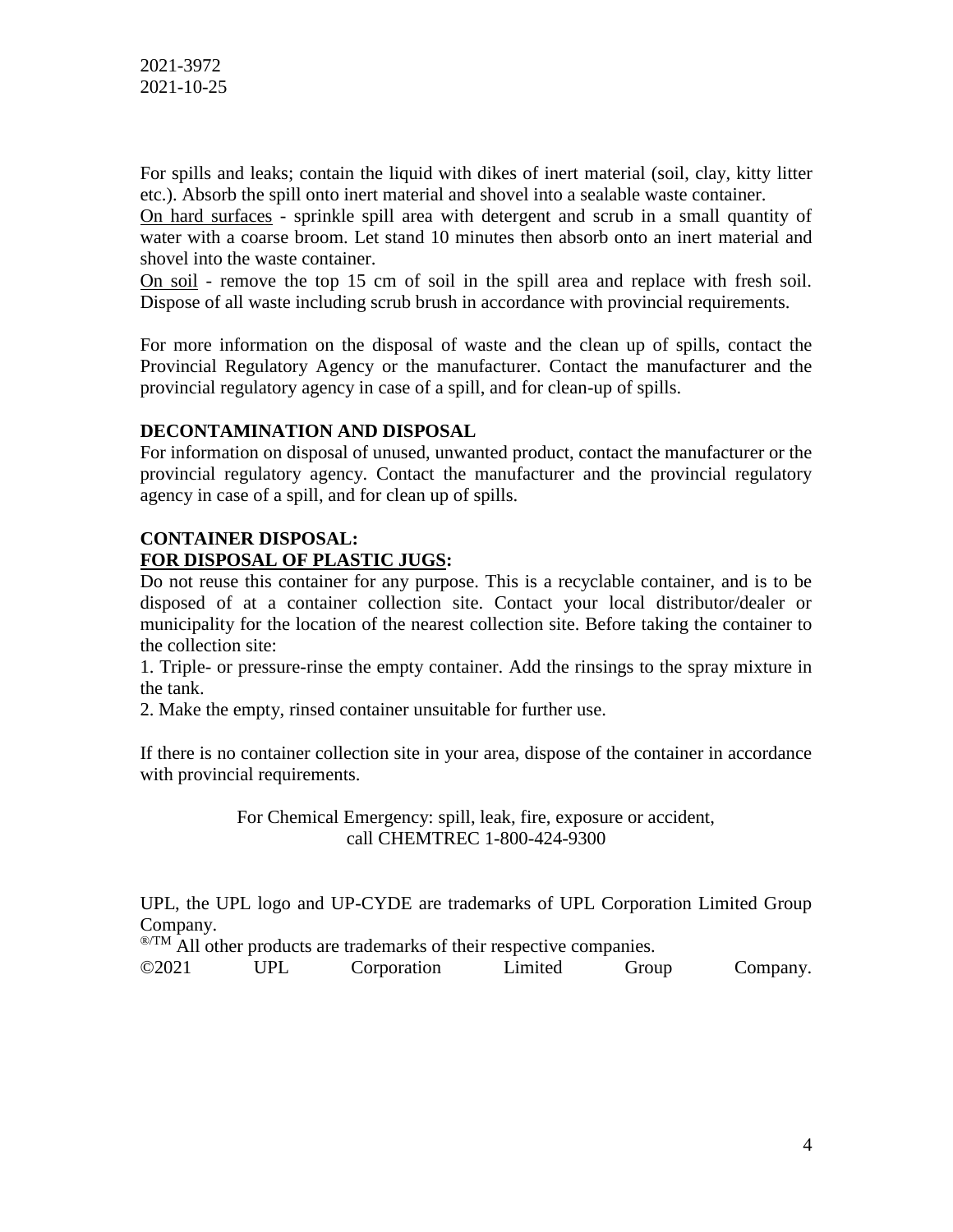<Booklet>

Group 3 Insecticide

**UP-Cyde® 2.5 EC**

**Insecticide**

**Emulsifiable Concentrate**

## **AGRICULTURAL**

## **ACTIVE INGREDIENT:**

**Cypermethrin .............................................................250 g per litre**

**READ THE LABEL AND ENTIRE LEAFLET BEFORE USING KEEP OUT OF REACH OF CHILDREN** 

# **EYE AND SKIN IRRITANT**

**DANGER**



## **REGISTRATION NO. 28795 PEST CONTROL PRODUCTS ACT**

**NET CONTENTS: 1 Litre, 3.79 Litre, 5 Litre and 10 Litre** 

UPL AgroSolutions Canada Inc. 630 Freedom Business Center, Suite 402 King of Prussia, PA 19406, USA

1-800-438-6071

For Chemical Emergency: spill, leak, fire, exposure or accident, call CHEMTREC 1-800-424-9300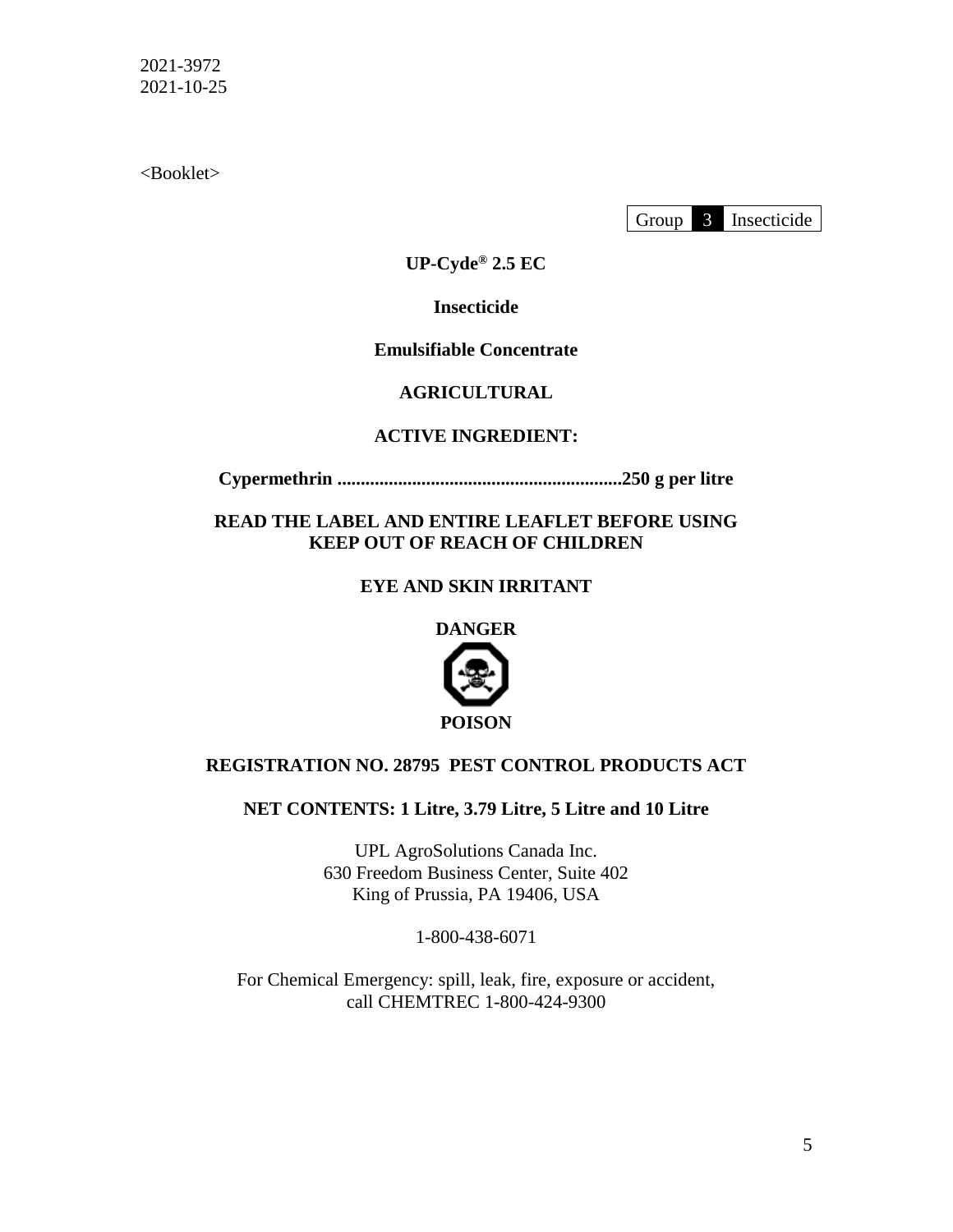## **NOTICE TO USER**

This control product is to be used only in accordance with the directions on the label. It is an offence under the *Pest Control Products Act* to use this product in a way that is inconsistent with the directions on the label.

UP-Cyde 2.5EC is a synthetic pyrethroid insecticide of low mammalian toxicity. It is a fast acting stomach and contact insecticide with no systemic or fumigant effect.

### **FIRST AID**

**IN CASE OF POISONING** Contact a physician or a poison control centre **IMMEDIATELY.**

**IF SWALLOWED** Call a poison control centre or doctor immediately for treatment advice. Do not induce vomiting unless told to do so by a poison control centre or doctor. Do not give any liquid to the person. Do not give anything by mouth to an unconscious person.

**IF ON SKIN/CLOTHING** Take off contaminated clothing. Rinse skin immediately with plenty of water for 15-20 minutes. Call a poison control centre or doctor for treatment advice.

**IF IN EYES** Hold eye open and rinse slowly and gently with water for 15-20 minutes. Remove contact lenses, if present, after the first 5 minutes, then continue rinsing eye. Call a poison control centre or doctor for treatment advice.

Take container, label or product name and Pest Control Product Registration Number with you when seeking medical attention.

## **TOXICOLOGICAL INFORMATION**

DANGER: This product contains petroleum distillates – vomiting may cause aspiration pneumonia.

Skin exposure may cause transient sensations (tingling, burning, itching, numbness). Treat symptomatically.

## **PRECAUTIONS**

## **KEEP OUT OF REACH OF CHILDREN**

- Fatal or poisonous if swallowed or absorbed through the skin.
- Causes eye and skin irritation. Avoid contact with skin, eyes and clothing.
- Wear coveralls over long sleeved shirt and long pants, chemical resistant gloves, socks and chemical resistant footwear during mixing, loading, application, clean up and repair. In addition, wear protective eyewear (goggles or face shield) during mixing and loading. Gloves are not required during application within a closed cab and/or cockpit. In addition to the above, for application using open-cab airblast equipment, wear protective eyewear (goggles or face shield). Wash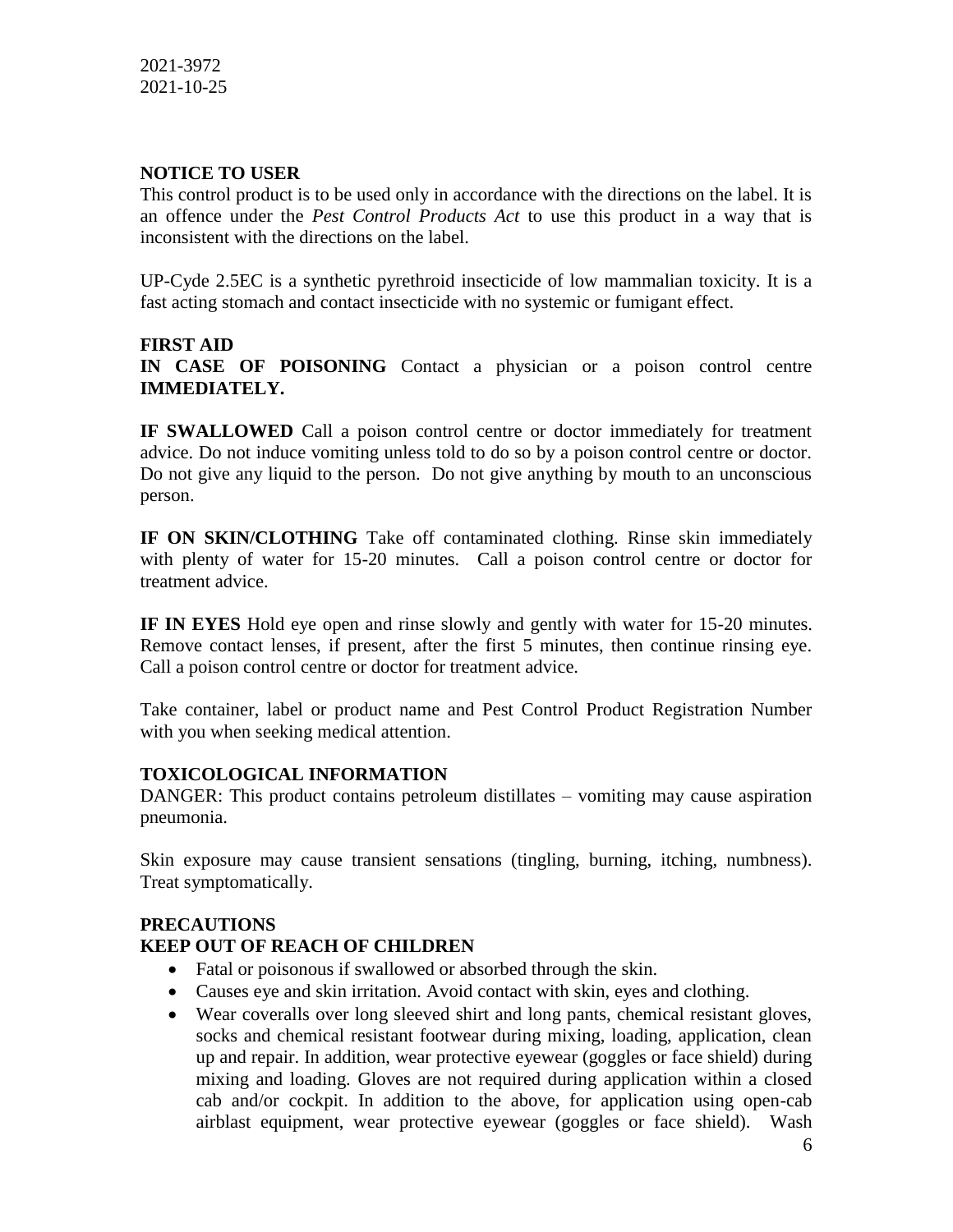thoroughly after handling and before eating or smoking.

- DO NOT enter or allow worker entry into treated areas during the restricted entry interval (REI) of 12 hours except for sweet corn hand harvesting (5 days) and grape girdling or turning (7 days).
- Apply only when the potential for drift to areas of human habitation or areas of human activity such as houses, cottages, schools and recreational areas is minimal. Take into consideration wind speed, wind direction, temperature inversions, application equipment and sprayer settings.
- **DO NOT** apply using handheld mist blower/airblast or handheld fogging equipment.

## **ENVIRONMENTAL PRECAUTIONS**

Toxic to aquatic organisms. Observe buffer zones and vegetative filter strips specified under DIRECTIONS FOR USE.

TOXIC to bees. Bees may be exposed through direct spray, spray drift, and residues on leaves, pollen and nectar in flowering crops and weeds. Minimize spray drift to reduce harmful effects on bees in habitats close to the application site. Avoid applications when bees are foraging in the treatment area in ground cover containing blooming weeds. To further minimize exposure to pollinators, refer to the complete guidance "Protecting Pollinators during Pesticide Spraying – Best Management Practices" on Canada.ca (www.canada.ca/pollinators). Follow crop specific directions for application timing.

For applications on crops that are highly attractive to pollinators [canola, rapeseed, mustard, sunflowers, apples, pears, evening primrose, CG12 Stonefruit, Berry and small fruit, CG 13-07F-small fruit vine climbing, 13-07A-caneberry, 13-07G low growing berry, excluding grape and strawberry] or when using managed bees for pollination services: DO NOT apply during the crop blooming period.

For applications on all other pollinator attractive crops [strawberry, grape, corn, potato, tobacco, tomato, summer fallow, roadsides, headlands]: Avoid application during the crop blooming period. If applications must be made during the crop blooming period, restrict applications to evening when most bees are not foraging.

Toxic to certain beneficial insects. Minimize spray drift to reduce harmful effects on beneficial insects in habitats next to the application site such as hedgerows and woodland.

To reduce runoff from treated areas into aquatic habitats, avoid application to areas with a moderate to steep slope, compacted soil, or clay.

Avoid application when heavy rain is forecast.

To reduce risk to aquatic organisms from runoff, a vegetative filter strip of at least 10 metres wide between the field edge and adjacent, downhill aquatic habitats must be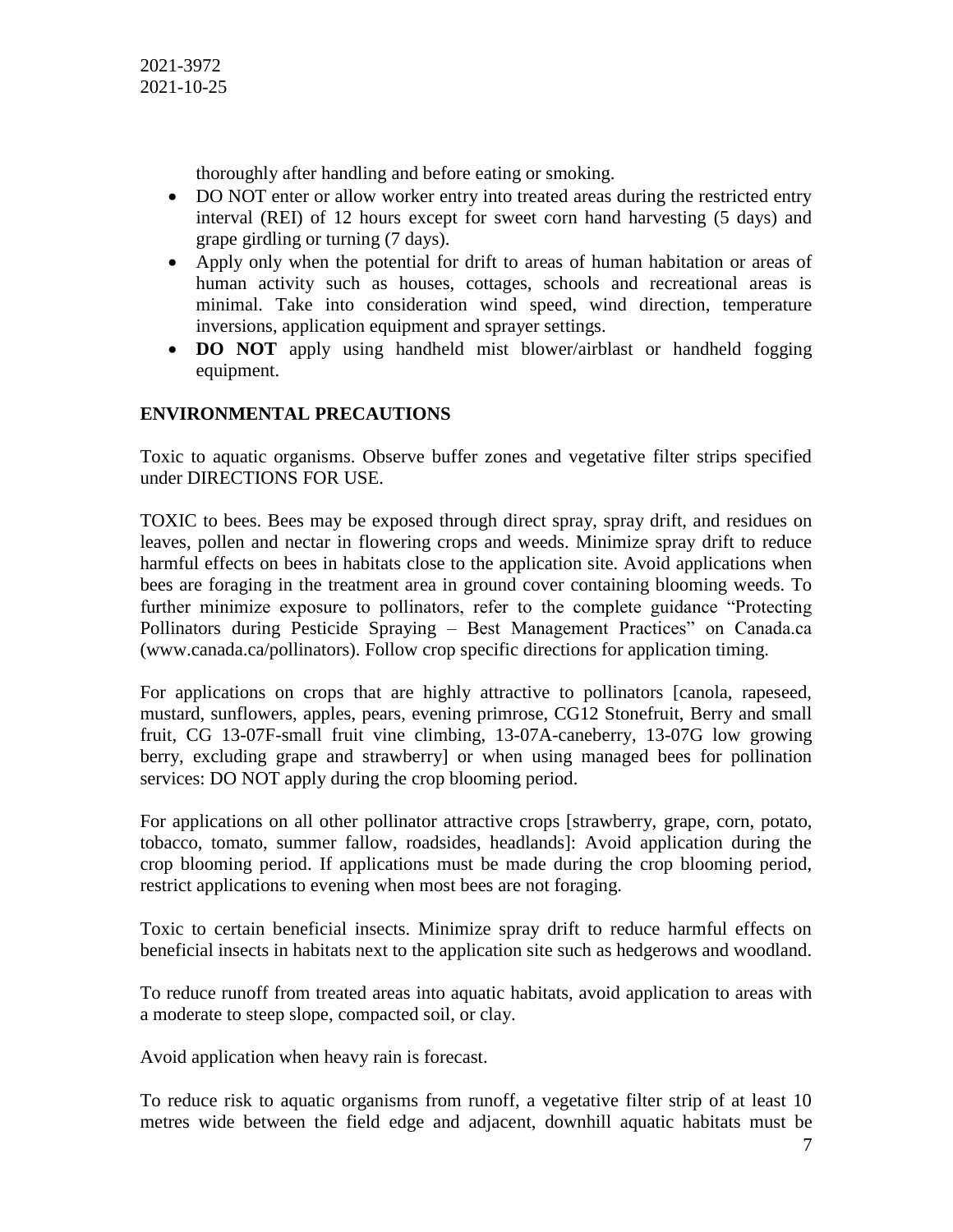observed, as specified under DIRECTIONS FOR USE.

### **STORAGE**

Store this product away from food or feed.

### **SPILL CLEANUP**

Wear appropriate protective equipment when attempting to clean up the spill. If the container is leaking, secure leak and place the container into a drum or heavy gauge plastic bag. Contact UPL AgroSolutions Canada Inc. for further information.

For spills and leaks; contain the liquid with dikes of inert material (soil, clay, kitty litter etc.). Absorb the spill onto inert material and shovel into a sealable waste container.

On hard surfaces - sprinkle spill area with detergent and scrub in a small quantity of water with a coarse broom. Let stand 10 minutes then absorb onto an inert material and shovel into the waste container.

On soil - remove the top 15 cm of soil in the spill area and replace with fresh soil. Dispose of all waste including scrub brush in accordance with provincial requirements.

For more information on the disposal of waste and the clean up of spills, contact the Provincial Regulatory Agency or the manufacturer. Contact the manufacturer and the provincial regulatory agency in case of a spill, and for clean-up of spills.

### **DECONTAMINATION AND DISPOSAL**

For information on disposal of unused, unwanted product, contact the manufacturer or the provincial regulatory agency. Contact the manufacturer and the provincial regulatory agency in case of a spill, and for clean up of spills.

#### **CONTAINER DISPOSAL: FOR DISPOSAL OF PLASTIC JUGS:**

Do not reuse this container for any purpose. This is a recyclable container, and is to be disposed of at a container collection site. Contact your local distributor/dealer or municipality for the location of the nearest collection site. Before taking the container to the collection site:

1. Triple- or pressure-rinse the empty container. Add the rinsings to the spray mixture in the tank.

2. Make the empty, rinsed container unsuitable for further use.

If there is no container collection site in your area, dispose of the container in accordance with provincial requirements.

> For Chemical Emergency: spill, leak, fire, exposure or accident, call CHEMTREC 1-800-424-9300

## **DIRECTIONS FOR USE PRECAUTIONS**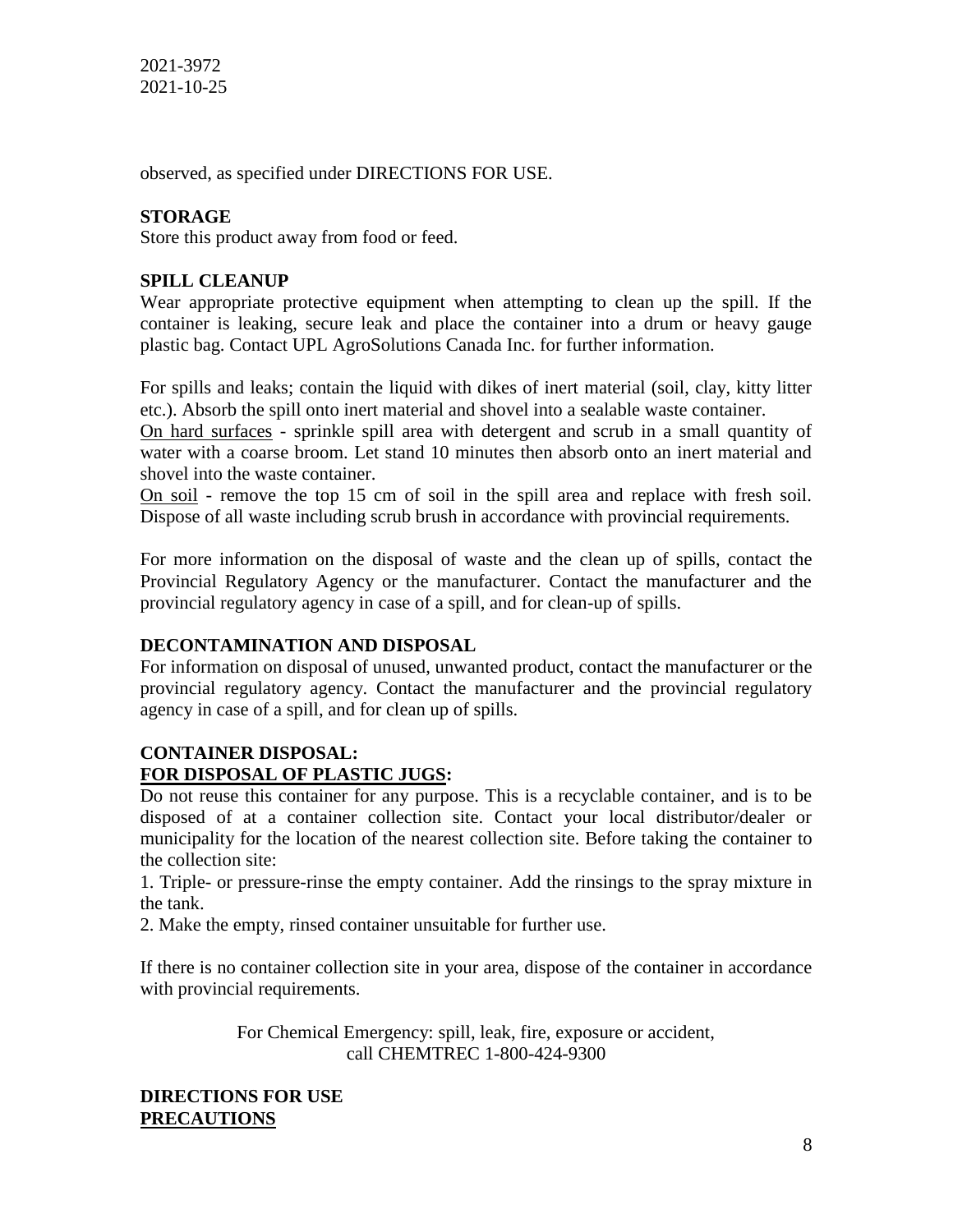- Avoid application when temperatures are above 27°C. Best control is obtained at cooler temperatures.
- Cover crop or crop treated with UP-Cyde 2.5EC must not be used as a green feed for animals except as noted for corn, rutabagas and turnips.
- To protect pollinators, follow the instructions regarding bees in the ENVIRONMENTAL PRECAUTIONS section.
- As this product is not registered for the control of pests in aquatic systems, DO NOT use to control aquatic pests.
- DO NOT contaminate irrigation or drinking water supplies or aquatic habitats by cleaning of equipment or disposal of wastes.
- Crop Rotation: Rotational crops may not be planted within 30 days after the last application, except crops on which cypermethrin is registered (listed on this label)
- A 30-day plant-back interval must be observed for all unlabelled crops.
- Unless otherwise specified, the restricted-entry interval (REI) for all activities is 12 hours.

## **Vegetative Filter Strips:**

A Vegetative Filter Strip (VFS) of at least 10 metres wide must be constructed and maintained. The VFS is required between the field edge and adjacent, downhill aquatic habitats to reduce risk to aquatic organisms from runoff. Aquatic habitats include, but are not limited to, lakes, reservoirs, rivers, permanent streams, marshes or natural ponds, and estuaries.

The VFS is to be composed of grasses and may also include shrubs, trees, or other vegetation. Additional guidance can be found on the PMRA Environmental Risk Mitigation webpages.

Both VFS and spray drift buffer zones must be observed.

## **Spray Drift Buffer Zones:**

Spray drift buffer zones are to protect terrestrial and aquatic habitats from spray drift in the air. Spray drift buffer zones are a separate requirement from VFS which are required to mitigate risks from runoff on the ground.

**Field sprayer application: DO NOT** apply during periods of dead calm. Avoid application of this product when winds are gusty. **DO NOT** apply when wind speed is greater than 8 km/h at the site of application. **DO NOT** apply with spray droplets smaller than the American Society of Agricultural Engineers (ASAE S572.1) medium classification. Air-induction nozzles must be used for the ground application of this product. Boom height must be 60 cm or less above the crop or ground.

**Airblast application: DO NOT** apply during periods of dead calm. Avoid application of this product when winds are gusty. **DO NOT** direct spray above plants to be treated. Turn off outward pointing nozzles at row ends and outer rows. **DO NOT** apply when wind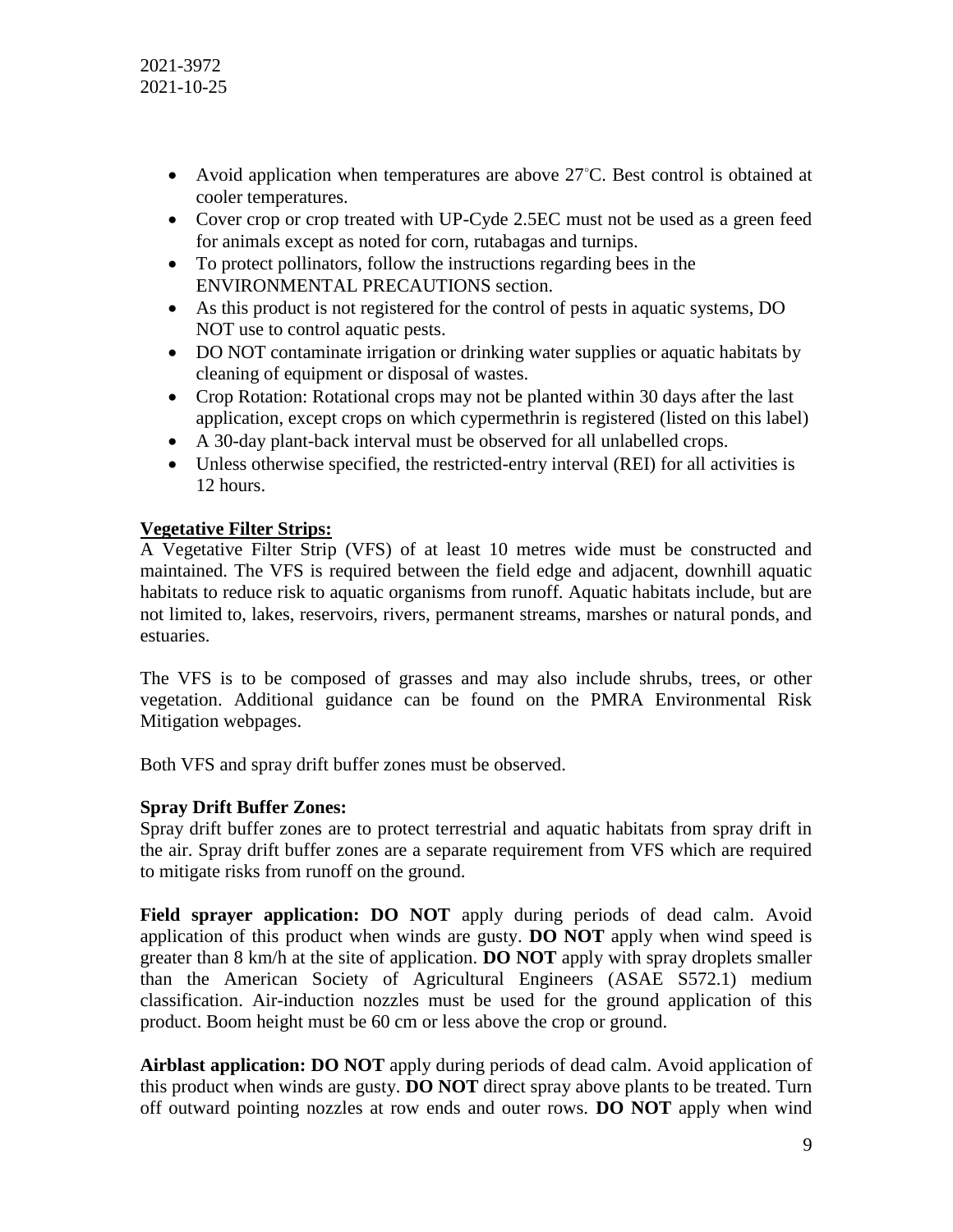speed is greater than 16 km/h at the application site as measured outside of the treatment area on the upwind side.

**Aerial application: DO NOT** apply during periods of dead calm. Avoid application of this product when winds are gusty. **DO NOT** apply when wind speed is greater than 8 km/h at flying height at the site of application. **DO NOT** apply with spray droplets smaller than the American Society of Agricultural Engineers (ASAE S572.1) mediumcoarse classification. DO NOT apply under weather conditions of less than 50% relative humidity and temperatures greater than 20°C. Reduce drift caused by turbulent wingtip vortices. Nozzle distribution along the spray boom length MUST NOT exceed 65% of the wing- or rotorspan.

#### **Buffer zones:**

Spot treatments using hand-held equipment **DO NOT** require a buffer zone.

The buffer zones specified in the table below are required between the point of direct application and the closest downwind edge of sensitive freshwater habitats (such as lakes, rivers, sloughs, ponds, prairie potholes, creeks, marshes, streams, reservoirs and wetlands) and estuarine/marine habitats.

|                          |                                                                                                                             | <b>Buffer Zones (metres) Required for the Protection of:</b> |                                            |                                           |                            |  |
|--------------------------|-----------------------------------------------------------------------------------------------------------------------------|--------------------------------------------------------------|--------------------------------------------|-------------------------------------------|----------------------------|--|
| Method of<br>application | Crop                                                                                                                        | Habitat<br><b>Freshwater</b><br>Depths:                      |                                            | of Estuarine/Marine Habitat<br>of Depths: |                            |  |
|                          |                                                                                                                             | Less than 1<br>m                                             | Greater than Less than 1<br>1 <sub>m</sub> | m                                         | <b>Greater</b><br>than 1 m |  |
|                          | Tobacco pre-plant                                                                                                           | 20                                                           | 10                                         | 100                                       | 45                         |  |
|                          | Tobacco seedling                                                                                                            | 15                                                           | 5                                          | 85                                        | 40                         |  |
|                          | Corn                                                                                                                        | 20                                                           | 10                                         | 55                                        | 25                         |  |
| Field                    | Conifer seedling, canola,<br>mustard, tobacco post-<br>treatment, stevia, potato,<br>carrot, lettuce, onions,<br>strawberry | 15                                                           | 5                                          | 55                                        | 25                         |  |
| sprayer                  | Barley, wheat, evening<br>primrose                                                                                          | 10                                                           | $\overline{4}$                             | 55                                        | 25                         |  |
|                          | Cole crops (cabbage,<br>broccoli, cauliflower,<br>Brussels sprouts), rutabaga,<br>turnip                                    | 10                                                           | 5                                          | 40                                        | 20                         |  |
|                          | Asparagus, celery, tomato                                                                                                   | 10                                                           | $\overline{4}$                             | 30                                        | 15                         |  |
|                          | Tobacco cover crop                                                                                                          | 5                                                            | 3                                          | 30                                        | 15                         |  |

Buffer Zones Required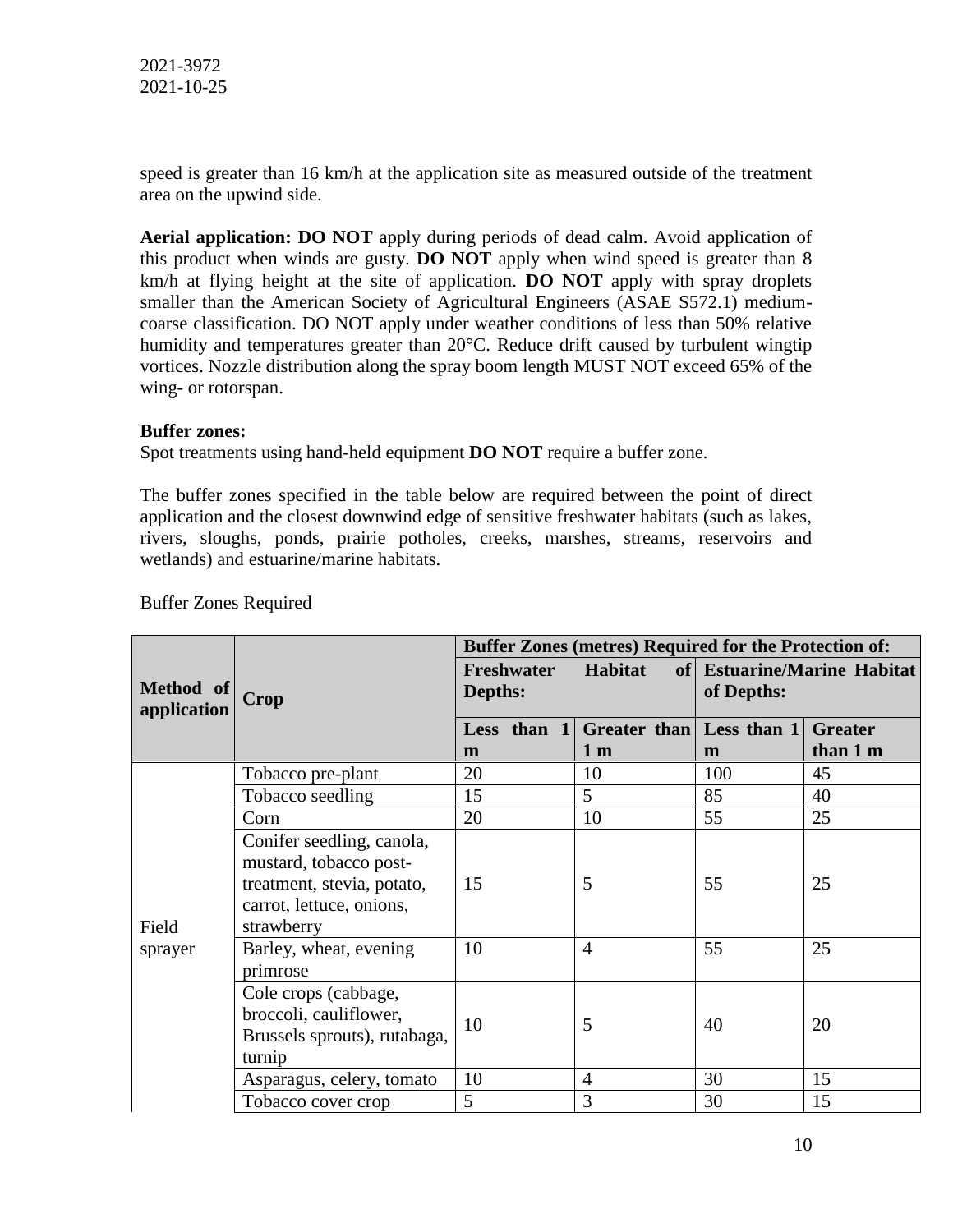|          | Roadside, summer fallow,<br>headland, sunflower<br><b>Bushberries</b> (Crop<br>Subgroup 13-07B)<br>Caneberries (Crop<br>Subgroup 13-07B)<br>Low growing berries<br>(excluding lowbush<br>blueberries) |                | 5   | 3   | 25  | 10  |
|----------|-------------------------------------------------------------------------------------------------------------------------------------------------------------------------------------------------------|----------------|-----|-----|-----|-----|
|          |                                                                                                                                                                                                       |                | 15  | 5   | 55  | 25  |
|          | Apple, pear                                                                                                                                                                                           |                | 75  | 65  | 90  | 80  |
| Airblast | Grape<br>Stone Fruit (Crop Group<br>$12-09$<br><b>Bushberries</b> (Crop<br>Subgroup 13-07B)                                                                                                           |                | 70  | 60  | 90  | 80  |
|          | Caneberries (Crop<br>Subgroup 13-07A)<br>Low growing berries<br>(excluding lowbush<br>blueberries)                                                                                                    |                | 75  | 65  | 90  | 85  |
|          |                                                                                                                                                                                                       | Fixed wing     | 800 | 625 | 800 | 800 |
|          | Corn                                                                                                                                                                                                  | Rotary<br>wing | 800 | 500 | 800 | 800 |
|          |                                                                                                                                                                                                       | Fixed wing     | 775 | 475 | 800 | 800 |
| Aerial   | Canola                                                                                                                                                                                                | Rotary<br>wing | 425 | 200 | 800 | 800 |
|          |                                                                                                                                                                                                       | Fixed wing     | 750 | 450 | 800 | 800 |
|          | Sunflower                                                                                                                                                                                             | Rotary<br>wing | 350 | 175 | 800 | 800 |
|          |                                                                                                                                                                                                       | Fixed wing     | 800 | 600 | 800 | 800 |
|          | Potato                                                                                                                                                                                                | Rotary<br>wing | 725 | 325 | 800 | 800 |

For tank mixes, consult the labels of the tank-mix partners and observe the largest (most restrictive) buffer zone of the products involved in the tank mixture and apply using the coarsest spray (ASAE) category indicated on the labels for those tank mix partners.

The buffer zones for airblast application of this product can be modified based on weather conditions and spray equipment configuration by accessing the Buffer Zone Calculator on the Pesticides portion of the Canada.ca website. Buffer zones for field sprayer or aerial application CANNOT be modified using the Buffer Zone Calculator.

## **DIRECTIONS FOR USE - Ground Equipment Only**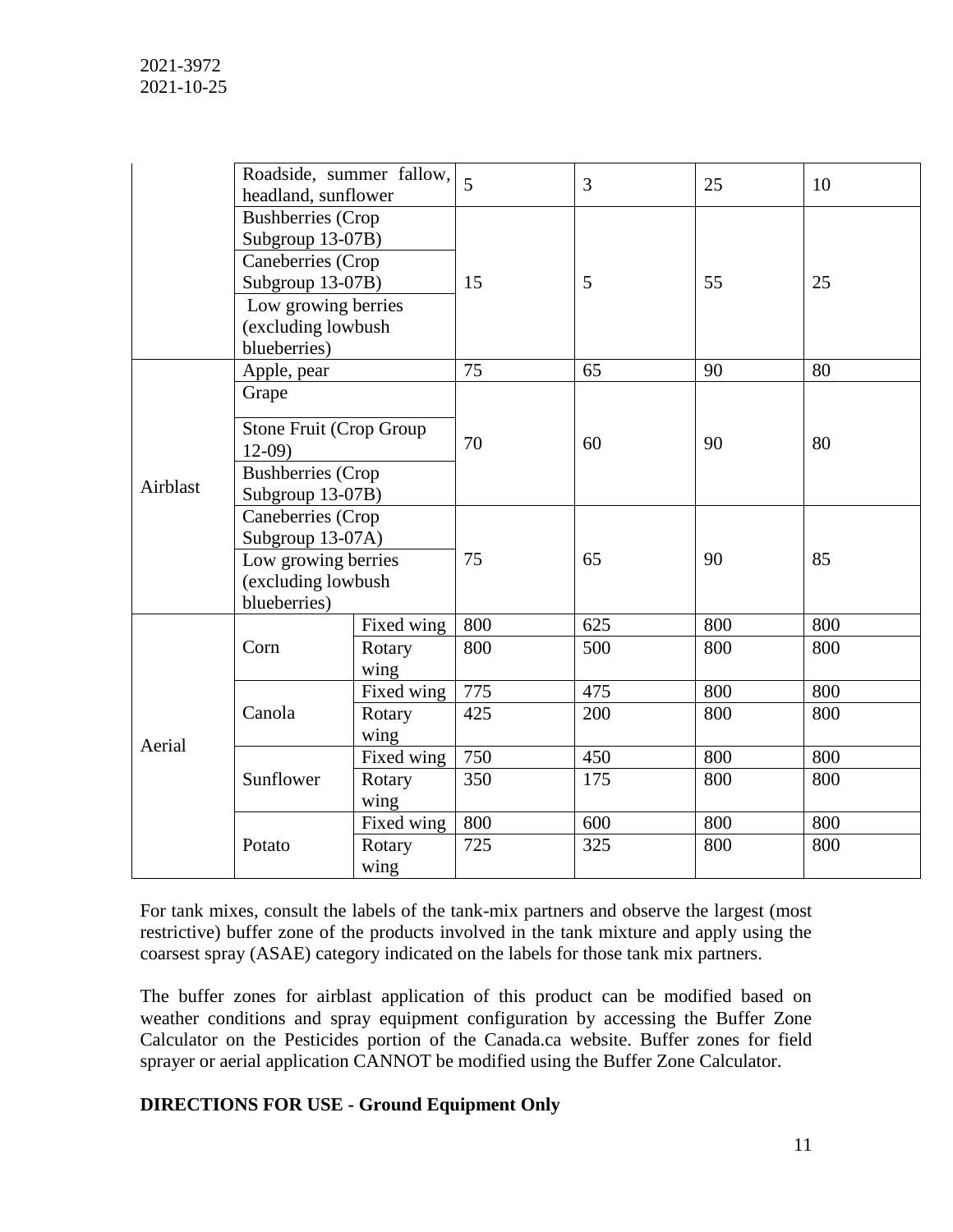**FRUITS (Apples, Pears, Peaches, Plums, Grapes, Strawberries):** Follow provincial spray calendars for optimum timing of spray applications. **NOTE:** Repeated applications are not advised in orchards where integrated pest management is in effect because severe reductions of beneficial arthropods may result.

**APPLES: Bud moth, Spotted Tentiform Leafminer, Leafrollers, Plum Curculio, Apple Maggot, Codling Moth, Tarnished Plant Bug, Green Fruit Worm, Mullein Bug, Apple Brown Bug** - Apply at 400 mL/ha. For **Bud moth, Leafrollers, Plum Curculio and Codling Moth**, apply when insects or damage first appear. For **Spotted Tentiform Leafminer**, apply at peak emergence of the first and later generations of adults. Follow recommendations for the timing of sprays as given by local agricultural authorities based on insect monitoring. For **Apple Maggot,** apply first spray when adults appear in late June or early July. Repeat sprays every 10 days. UP-Cyde 2.5EC is not to be used more than 3 times during the season. Do not apply within 7 days of harvest. **Apple Leaf curling Midge and White Apple Leafhopper** - Apply at 400 mL/ha when insects or damage first appear. **Winter Moth** - Apply at 280 mL/ha when insects or damage first appear. **Tarnished Plant Bug** – Apply pre-bloom and/or at calyx. **Green Fruit Worm -** Apply at the pink-bud or calyx stage. **Mullein Bug, Apple Brown Bug** - Apply at the calyx stage if necessary. UP-Cyde 2.5EC is not to be used more than 3 times during the season. Do not apply within 7 days of harvest. Use 3333 L/ha of water for dilute sprays, with a minimum of 7 days between applications.

**Tank Mix with DIPEL - (Restricted for use in Nova Scotia only): Winter Moth,** mix 28 mL of UP-Cyde 2.5EC with 560 mL of DiPel® WP and the recommended amount of spreader sticker in 600 to 800 L water and apply to one hectare. Apply once yearly at prebloom (half-inch green to pink stage) using an air blast orchard sprayer.

Toxic to bees. DO NOT apply during the crop blooming period.

**PEARS: Pear Psylla, Nymphs and Adults (Eastern Canada) and Codling Moth -** Apply at 280 mL/ha. For **Pear Psylla,** follow spray calendar recommendations when pest first appears. **Pear Psylla (British Columbia) - Overwintering Adults:** Apply at 200 mL/ha when overwintering adult densities are highest. This usually occurs between silver tip and green tip. **Post Bloom Pear Psylla, Nymphs and Adults,** apply at 400 mL/ha when signs first appear or according to provincial spray calendar recommendations. UP-Cyde 2.5EC does not control the hard shell of Pear Psylla. **Plum Curculio, Green Fruit Worm, Tarnished Plant Bug, Leafrollers** - Apply at 400 mL/ha as necessary following provincial recommendations.

Apply with 500 to 1500 L of water per hectare normally, and with 3333 L of water for dilute sprays. Repeat as necessary up to 3 times per season with a minimum of 7 days between applications. Do not apply within 7 days of harvest.

Toxic to bees. DO NOT apply during the crop blooming period.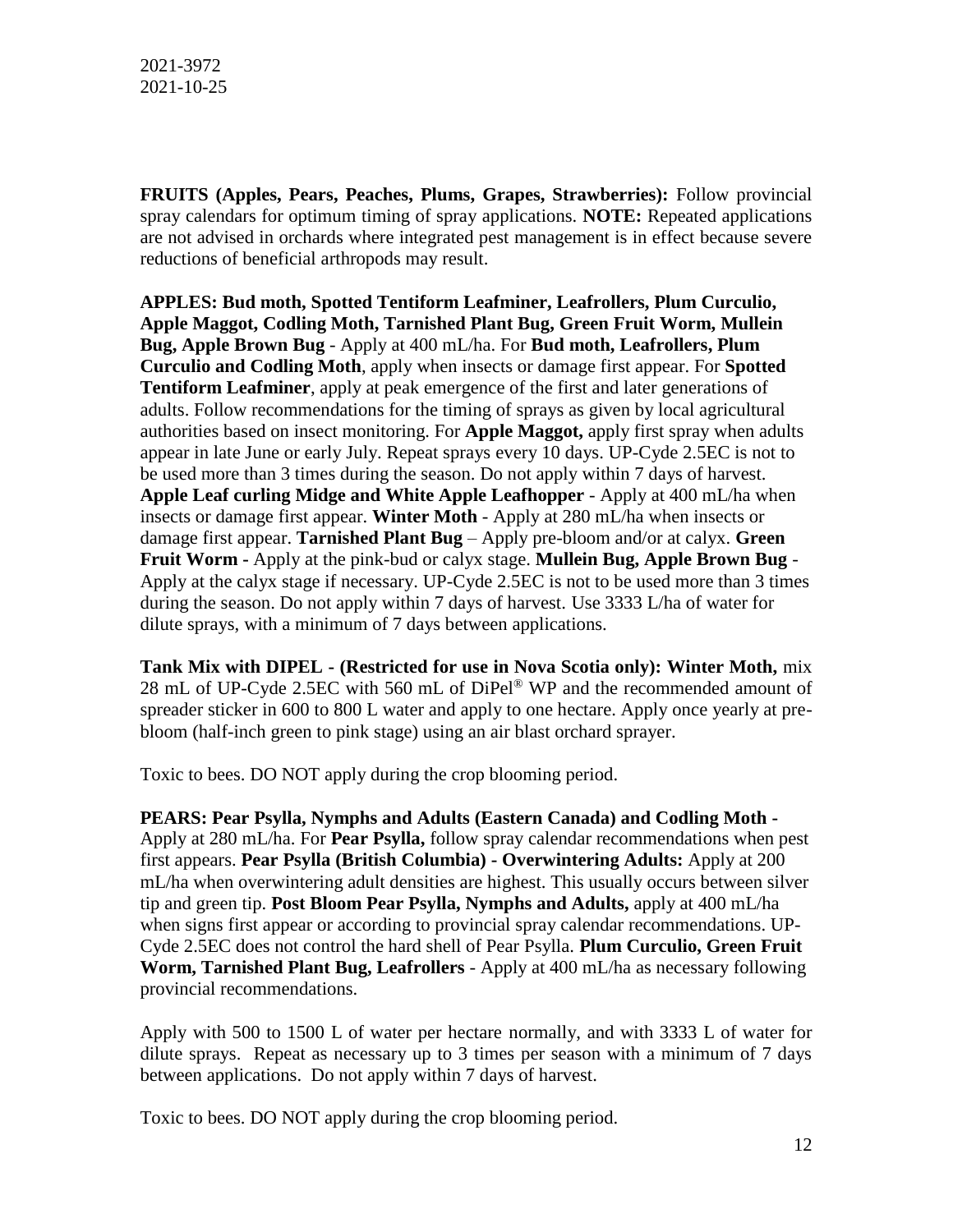**GRAPES: Grape Leafhopper and Grape Berry Moth - Apply at 240 mL/ha in 100 to** 500 L of water. For **Grape Leafhopper,** apply when insects first appear. For **Grape Berry Moth,** apply shortly before bloom and repeat immediately after bloom. Additional sprays should be applied as insects or damage appear. Do not apply within 7 days of harvest. UP-Cyde 2.5EC is not to be used more than 3 times per season with a minimum of 7 days between applications.

**Multicolored Asian lady beetle and Yellow Jackets (foliar spray using airblast equipment)** – Apply at 245 mL/ha. Apply in no less than 400 L water per hectare. Ensure enough water volume is used to provide thorough coverage of grapevine foliage. Apply prior to harvest when treatment thresholds have been reached, as determined by local monitoring. Consult local spray calendars or extension specialists for timing. Repeat application if required. DO NOT USE ON TABLE GRAPES. Not all grape varieties have been tested. A small area should be treated before widespread sprays are applied. For hand harvest, a maximum of 2 applications with a minimum of 7 days between applications are permitted with a pre-harvest interval of 7 days. For mechanical harvest, a maximum of 3 applications with a minimum of 7 days between applications are permitted with a pre-harvest interval of 2 days.

Toxic to bees. Avoid application during the crop blooming period. If applications must be made during the crop blooming period, restrict applications to evening when most bees are not foraging. When using managed bees for pollination services, DO NOT apply during the crop blooming period.

**STRAWBERRIES: Strawberry Weevil, Tarnished Plant Bug and Meadow Spittlebug.** For **Strawberry Weevil (Clipper),** apply 280 mL/ha in 100 to 500 L/ha of water when buds are first visible and repeat when first buds show white. For **Tarnished Plant Bug**, apply 400 mL/ha in 100 to 500 L/ha of water at first bloom and repeat 7 to l0 days after first bloom. For **Meadow Spittlebug** apply 280 mL/ha when first buds show white. UP-Cyde 2.5EC is not to be used more than 3 times per season with a minimum of 7 days between applications. Do not apply within 7 days of harvest.

For Mechanically Pressurized Handgun application to strawberry: Wear coveralls (over single layer of clothes) and chemical-resistant gloves during mixing, loading and application.

Toxic to bees. Avoid application during the crop blooming period. If applications must be made during the crop blooming period, restrict applications to evening when most bees are not foraging. When using managed bees for pollination services, DO NOT apply during the crop blooming period.

**PEACHES, NECTARINES: Oriental fruit moth, Tarnished plant bug and Oak Plant bug.** Apply at 280 mL/ha with 550 L of water per hectare for airblast spraying, or with 3333 L of water per hectare for a dilute spray. Do not apply more than 2 applications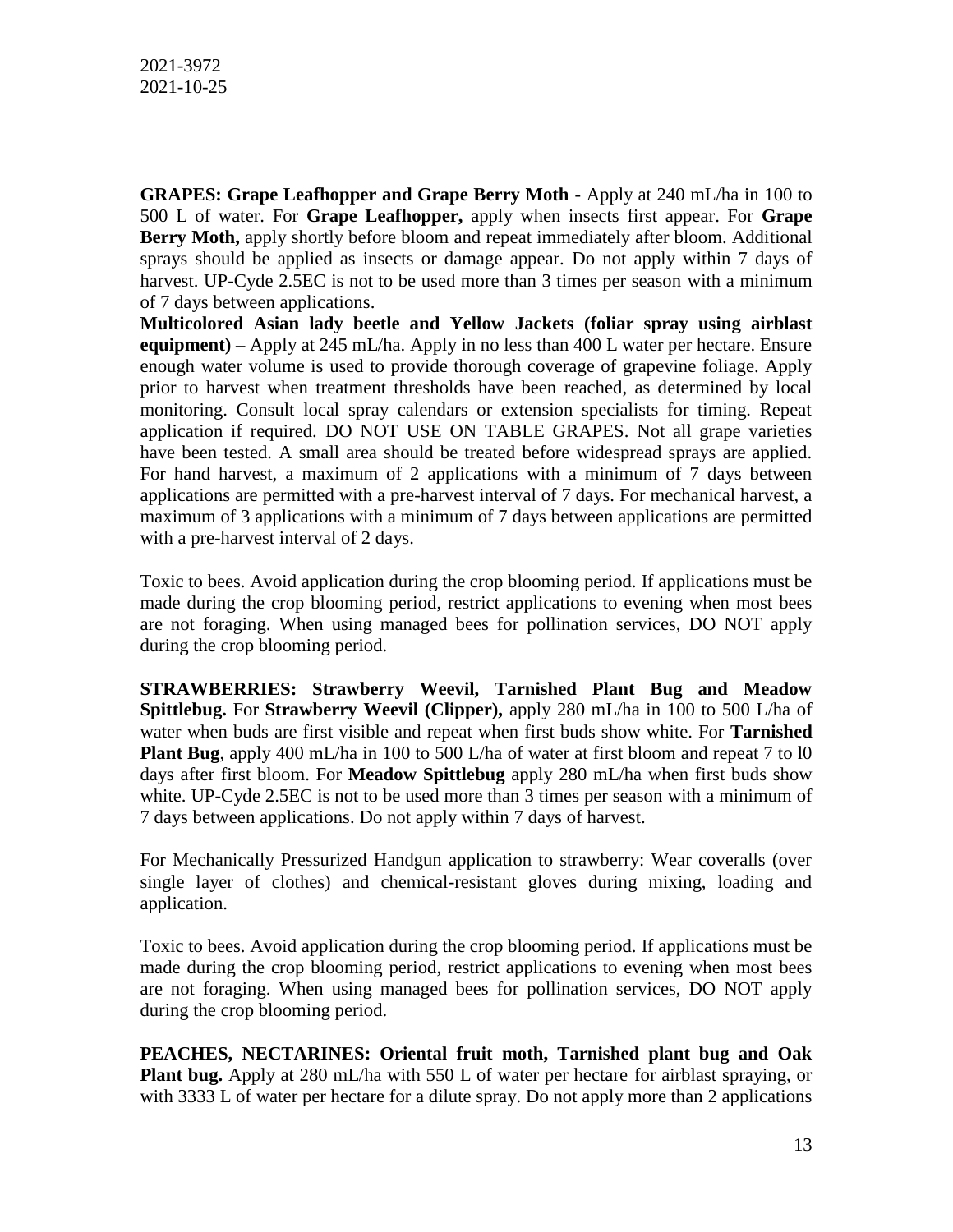with a minimum of 7 days between applications. Do not apply within 7 days of harvest. Toxic to bees. DO NOT apply during the crop blooming period.

**PLUMS: Plum Curculio** - Apply at 400 mL/ha in 500 to 1500 L/ha of water when insects or damage first appear. Do not apply more than 3 times per season with a minimum of 7 days between applications. Do not apply within 7 days of harvest.

**Oriental fruit moth** - Apply at 280 mL/ha with 550 L of water per hectare. Do not apply more than 2 applications. Do not apply within 7 days of harvest. Toxic to bees. DO NOT apply during the crop blooming period.

| <b>CROP</b>                                                                        | <b>INSECT</b> | <b>DOSAGE</b> | <b>USE INSTRUCTIONS</b>                                                                   |
|------------------------------------------------------------------------------------|---------------|---------------|-------------------------------------------------------------------------------------------|
| Bushberries, CSG 13-                                                               | Spotted Wing  | $245 - 285$   | Timing of applications                                                                    |
| 07B                                                                                | Drosophila    | mL/ha         | should be based on the                                                                    |
|                                                                                    | (Drosophila   |               | presence of adult pest (flies)                                                            |
|                                                                                    | suzukii)      |               | as determined by local                                                                    |
|                                                                                    |               |               | monitoring. Do not enter or                                                               |
|                                                                                    |               |               | allow worker entry into                                                                   |
|                                                                                    |               |               | treated areas during the REI                                                              |
|                                                                                    |               |               | of 12 hours.                                                                              |
|                                                                                    |               |               | Allow a minimum of 7 days between treatments. Do not apply more than two treatments.      |
|                                                                                    |               |               | Use sufficient water for thorough coverage. Allow a preharvest interval of 2 days. It is  |
| recommended that use of Up-Cyde 2.5 EC for spotted wing drosophila be part of an   |               |               |                                                                                           |
| integrated pest management program. Toxic to bees. DO NOT apply during the crop    |               |               |                                                                                           |
| blooming period.                                                                   |               |               |                                                                                           |
|                                                                                    |               |               | *Crop Subgroup 13-07B: Aronia berry (Aronia spp.), Blueberry, highbush (Vaccinium         |
|                                                                                    |               |               | spp.), Blueberry, lowbush (Vaccinium angustifolium), Buffalo currant (Ribes aureum),      |
|                                                                                    |               |               | Chilean guava (Myrtus ugni), Currant, black (Ribes nigrum), Currant, red (Ribes rubrum),  |
|                                                                                    |               |               | Elderberry (Sambucus spp.), European barberry (Berberis vulgaris), Gooseberry (Ribes      |
|                                                                                    |               |               | spp.), Highbush cranberry (Viburnum opulus var. americanum), Honeysuckle, edible          |
| (Lonicera caerula var. emphyllocalyx), Huckleberry (Gaylussacia spp.), Jostaberry  |               |               |                                                                                           |
|                                                                                    |               |               | (Ribes x nidigrolaria), Juneberry (Saskatoon berry) (Amelanchier spp.), Lingonberry       |
|                                                                                    |               |               | (Vaccinium vitisidaea), Native currant (Acrotriche depressa), Salal (Gaultheria shallon), |
| Sea buckthorn (Hippophae rhamnoides), Cultivars, varieties and/or hybrids of these |               |               |                                                                                           |
| Stone Fruit (Crop                                                                  | Spotted Wing  | $245 - 285$   | For control of spotted wing                                                               |
| Group 12-09*)                                                                      | Drosophila    | mL/ha         | drosophila, timing of                                                                     |
|                                                                                    | (Drosophila   |               | applications should be                                                                    |
|                                                                                    | suzukii)      |               | based on the presence of                                                                  |
|                                                                                    |               |               | adult pest (flies) as                                                                     |
|                                                                                    |               |               | determined local                                                                          |
|                                                                                    |               |               | monitoring. Do not enter or                                                               |
|                                                                                    |               |               | allow worker entry into                                                                   |
|                                                                                    |               |               | treated areas during the REI                                                              |
|                                                                                    |               |               | of 12 hours.                                                                              |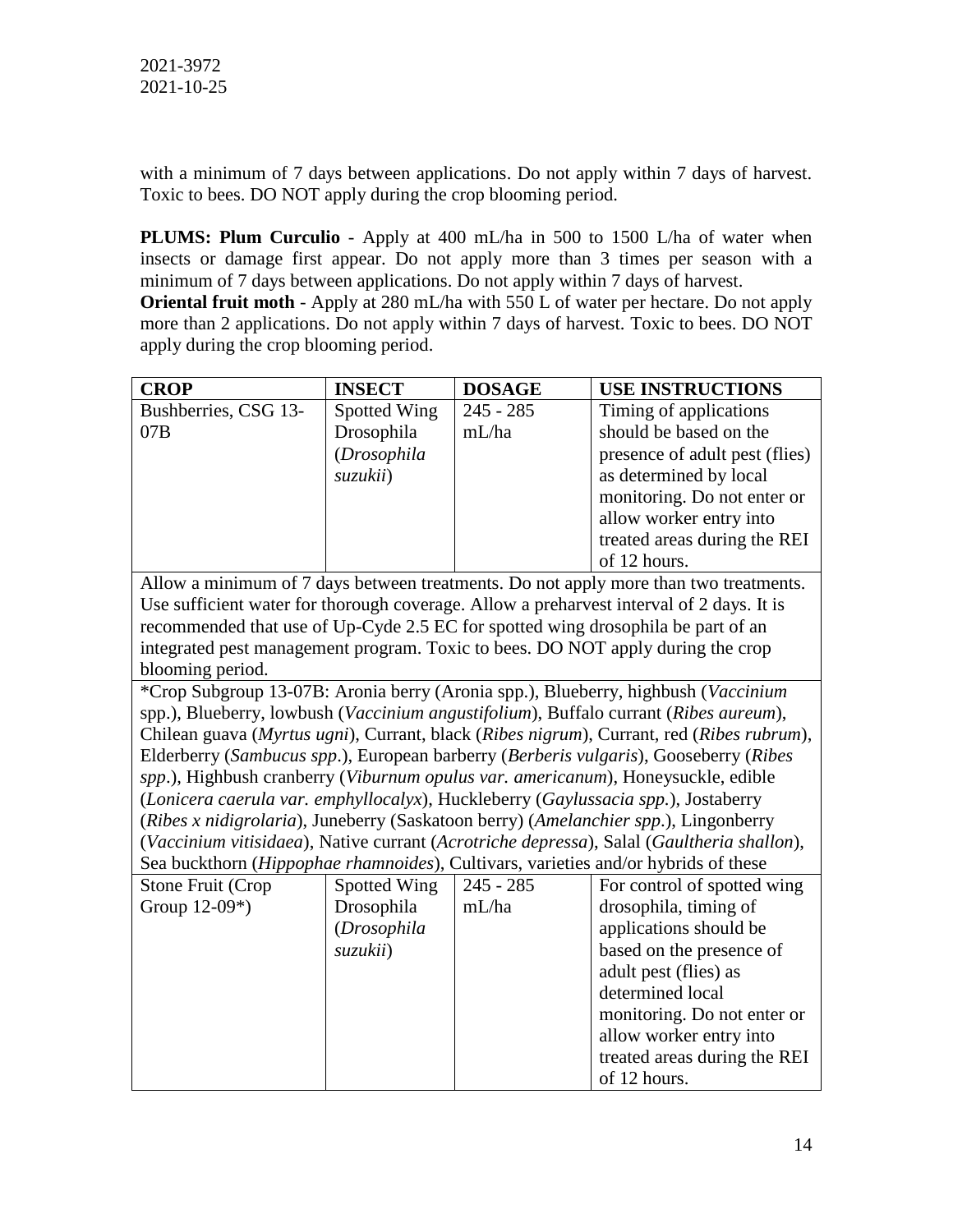Allow a minimum of 7 days between treatments. Do not apply more than two treatments per year. Use sufficient water for thorough coverage. Allow a preharvest interval of 2 days. It is recommended that use of Up-Cyde 2.5 EC for spotted wing drosophila be part of an integrated pest management program. Toxic to bees. DO NOT apply during the crop blooming period.

\*Crop Group 12-09: Apricot (*Prunus armeniaca*), Apricot, Japanese (*Prunus mume*), Capulin (*Prunus serotina var. salicifolia*), Cherry, black (*Prunus serotina*), Cherry, Nanking (*Prunus tomentosa*), Cherry, sweet (*Prunus avium*), Cherry, tart (*Prunus cerasus*), Jujube, Chinese (*Ziziphus jujuba*), Nectarine (*Prunus persica*), Peach (*Prunus persica*), Plum (*Prunus domestica*), Plum, American (*Prunus americana*), Plum, beach (*Prunus maritima*), Plum, Canada (*Prunus nigra*), Plum, cherry (*Prunus cerasifera*), Plum, Chickasaw (*Prunus angustifolia*), Plum, Damson (*Prunus domestica* spp. *insititia*), Plum, Japanese (*Prunus salicina*), Plum, Klamath (*Prunus subcordata*), Plum, prune (*Prunus domestica*), Plumcot (*Prunus* hybr.), Sloe (*Prunus spinosa*), Cultivars, varieties and hybrids of these commodities

| Caneberries (Crop     | Spotted Wing | $245 - 285$ | Timing of applications         |
|-----------------------|--------------|-------------|--------------------------------|
| Subgroup $13-07A^*$ ) | Drosophila   | mL/ha       | should be based on the         |
|                       | (Drosophila  |             | presence of adult pest (flies) |
|                       | suzukii)     |             | as determined by local         |
|                       |              |             | monitoring. Do not enter or    |
|                       |              |             | allow worker entry into        |
|                       |              |             | treated areas during the REI   |
|                       |              |             | of 12 hours.                   |

Allow a minimum 7 days between treatments. Do not apply more than three treatments. Use sufficient water for thorough coverage. Allow a preharvest interval of 2 days. It is recommended that use of Up-Cyde 2.5 EC for spotted wing drosophila be part of an integrated pest management program. Toxic to bees. DO NOT apply during the crop blooming period.

\*Crop Subgroup 13-07A: Blackberry (including Andean blackberry, arctic blackberry, bingleberry, black satin berry, boysenberry, brombeere, California blackberry, Chesterberry, Cherokee blackberry, Cheyenne blackberry, common blackberry, coryberry, darrowberry, dewberry, Dirksen thornless berry, evergreen blackberry, Himalaya berry, hullberry, lavacaberry, loganberry, lowberry, Lucretiaberry, mammoth blackberry, marionberry, mora, mures deronce, nectarberry, Northern dewberry, olallieberry, Oregon evergreen berry, phenomenal berry, rangeberry, ravenberry, rossberry, Shawnee blackberry, Southern dewberry, tayberry, youngberry, zarzamora, and cultivars, varieties and/or hybrids of these), Loganberry (*Rubus loganobaccus*), Raspberry, black and red (*Rubus spp*.), Wild raspberry (*Rubus muelleri*) and cultivars, varieties and/or hybrids of these.

| Low growing berries | Spotted Wing | $245 - 285$ | Timing of applications         |
|---------------------|--------------|-------------|--------------------------------|
| (excluding lowbush) | Drosophila   | mL/ha       | should be based on the         |
| blueberries)        | (Drosophila  |             | presence of adult pest (flies) |
|                     | suzukii)     |             | as determined by local         |
|                     |              |             | monitoring. Do not enter or    |
|                     |              |             | allow worker entry into        |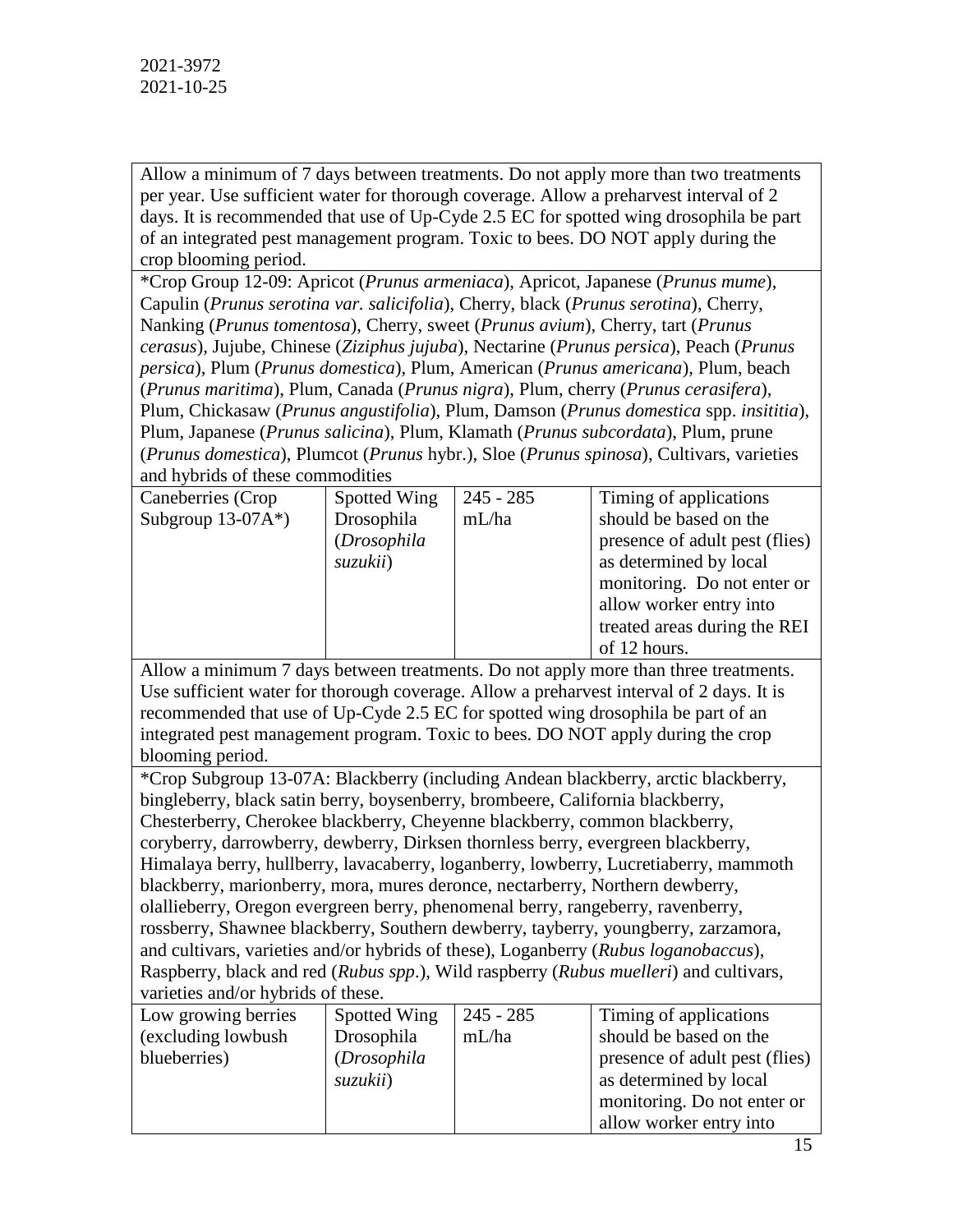|  | treated areas during the REI |
|--|------------------------------|
|  | of 12 hours.                 |

Allow a minimum 7 days between treatments. Do not apply more than three treatments per crop per year. Use sufficient water for thorough coverage. Allow a preharvest interval of 2 days. It is recommended that the use of 2.5 EC for spotted wing drosophila be part of an integrated pest management program. Toxic to bees. DO NOT apply during the crop blooming period.

\*Low growing berries: Bearberry (*Arctostaphylos uva-ursi*), Bilberry (*Vaccinium myrtillus*), Cloudberry (*Rubus chamaemorus*), Cranberry (*Vaccinium macrocarpon*), Lingonberry *(Vaccinium vitis-idaea*), Muntries (*Kunzea pomifera*), Partridgeberry (*Mitchella repens*), Strawberry (*Fragaria x ananassa*), and cultivars, varieties and/or hybrids of these

## **VEGETABLES**

(Asparagus, Carrots, Celery, Cole Crops, Onions, Potatoes, Rutabagas, Tomatoes, Turnips): Apply at the rates indicated for each crop listed. Use sufficient water for thorough coverage unless the water volume is specified.

**ASPARAGUS: Asparagus Beetle** - Apply at 140 mL/ha in 100 to 500 L/ha of water to spears and ferns when insects are first observed. Repeat as required for a maximum of 3 applications per season with a minimum of 7 days between applications. Do not apply within 1 day of harvest.

**CARROTS: Carrot Rust Fly** - Apply at 280 mL/ha with 550 L of water per hectare when insects are first noticed. Follow recommendations for timing of sprays as given by local agricultural authorities based on insect monitoring. Do not apply more than 3 times per season with a minimum of 7 days between applications. Do not apply within 35 days of harvest.

**CELERY: Potato Leafhopper** - Apply at 140 mL/ha in 500 L of water per hectare when insects are first noticed. Repeat as required up to 3 applications per season with a minimum of 7 days between applications. Do not apply within 7 days of harvest.

**COLE CROPS (Cabbage, Cauliflower, Broccoli, Brussels Sprouts): Cabbage Looper, Imported Cabbage Worm, Diamondback Moth Larvae, Flea Beetles** - Apply at 140 mL/ha in 100 to 500 L/ha of water. Add AGRAL 90 surfactant at 0.03% v/v (300 mL/1000 L of spray mix). Do not apply to muck soils. Use as needed at 2-week intervals up to a maximum of 3 applications per season. Leave a 3-day interval between the last spray and harvest. **Thrips** - Apply 200 mL/ha in 100 to 500 L/ha of water. Add AGRAL 90 surfactant at 0.03% v/v (300 mL/1000 L of spray mix). Do not apply to muck soils. Use as needed at 2-week intervals up to a maximum of 3 applications per season. Leave a 3-day interval between the last spray and harvest.

**CORN:** (Sweet and Field): **European Corn Borer** - Apply at 280 mL/ha in 300 to 500 L of water per hectare using a boom and nozzle arrangement to ensure thorough spray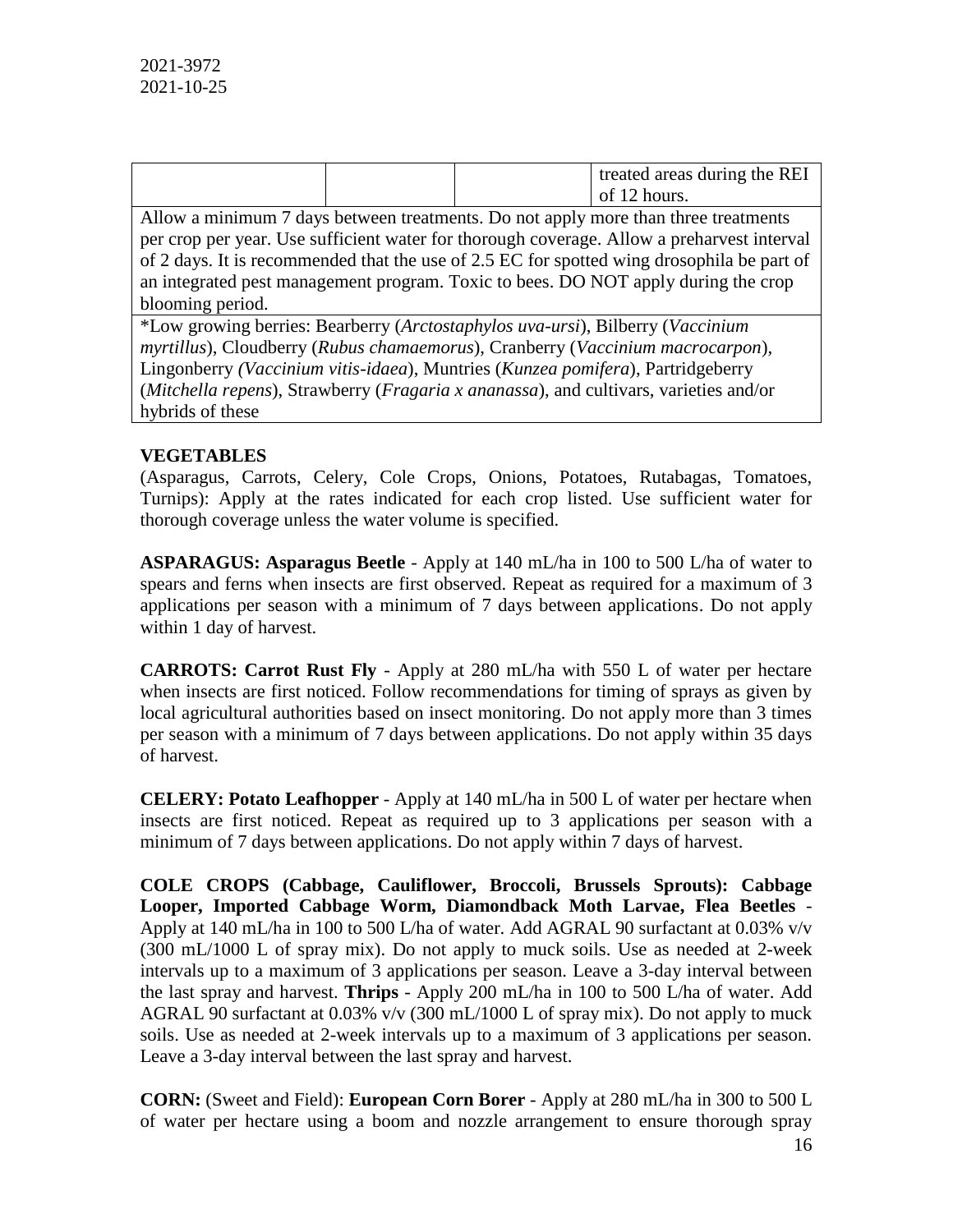coverage. Spray no later than when the first feeding is seen on foliage. Repeat sprays at 7-day intervals depending on the area and corn borer numbers (consult provincial agricultural representatives). Where there are two generations, late plantings of sweet corn will require sprays from the late whorl stage until close to harvest. Do not apply more than 3 times per season. Do not apply within 5 days of harvest. **Sweet corn plants refused from processing plants and field corn silage derived from corn treated with UP-Cyde 2.5EC at the recommended rate and spray/harvest interval may be fed to lactating dairy cattle or beef cattle.** 

Toxic to bees. Avoid application during the crop blooming period. If applications must be made during the crop blooming period, restrict applications to evening when most bees are not foraging. When using managed bees for pollination services, DO NOT apply during the crop blooming period.

**LETTUCE: Aster Leafhopper** - Apply 200 mL/ha in 100 to 500 L of water per ha beginning when damage or insects are first noticed. Apply up to 4 applications at 7- to 14-day interval. Do not apply within 14 days of harvest.

NOT FOR GREENHOUSE USE

**ONIONS: Onion Maggots** - To control onion maggots later in the growing season or on windrow onions prior to harvest, apply at 280 mL/ha in 100 to 500 L of water per ha. Follow recommendations for timing of sprays as given by local agricultural authorities based on insect monitoring. **Thrips -** Apply at 280 mL/hectare in in 100 to 500 L of water per ha. Apply at 10-day intervals as advised by local agricultural authorities. Do not apply more than 3 times per season. Do not apply within 3 days of harvest.

**POTATOES: Colorado Potato Beetle, Potato Flea Beetle, Potato Leafhopper, Tuber Flea Beetle** - Apply at 140 mL/ha in 100 to 500 L of water per ha when first signs of insects appear and damage is visible. Repeat as required up to a maximum of 3 applications per season with a minimum of 10 days between applications. **Tarnished Plant Bugs:** Apply 200 mL/ha in 100 to 500 L of water per ha when insects appear. Repeat sprays as required up to a maximum of 3 applications per season with a minimum of 10 days between applications. Do not apply within 7 days of harvest.

Toxic to bees. Avoid application during the crop blooming period. If applications must be made during the crop blooming period, restrict applications to evening when most bees are not foraging. When using managed bees for pollination services, DO NOT apply during the crop blooming period.

**RUTABAGAS AND TURNIPS: Crucifer Flea Beetles** - Apply at 200 mL/ha in 100 to 500 L/ha of water when insects appear. Repeat as required up to 3 times per season with a minimum of 7 days between applications. Do not apply within 21 days of harvest. Roots and tops may be fed to lactating dairy animals after the spray/harvest interval.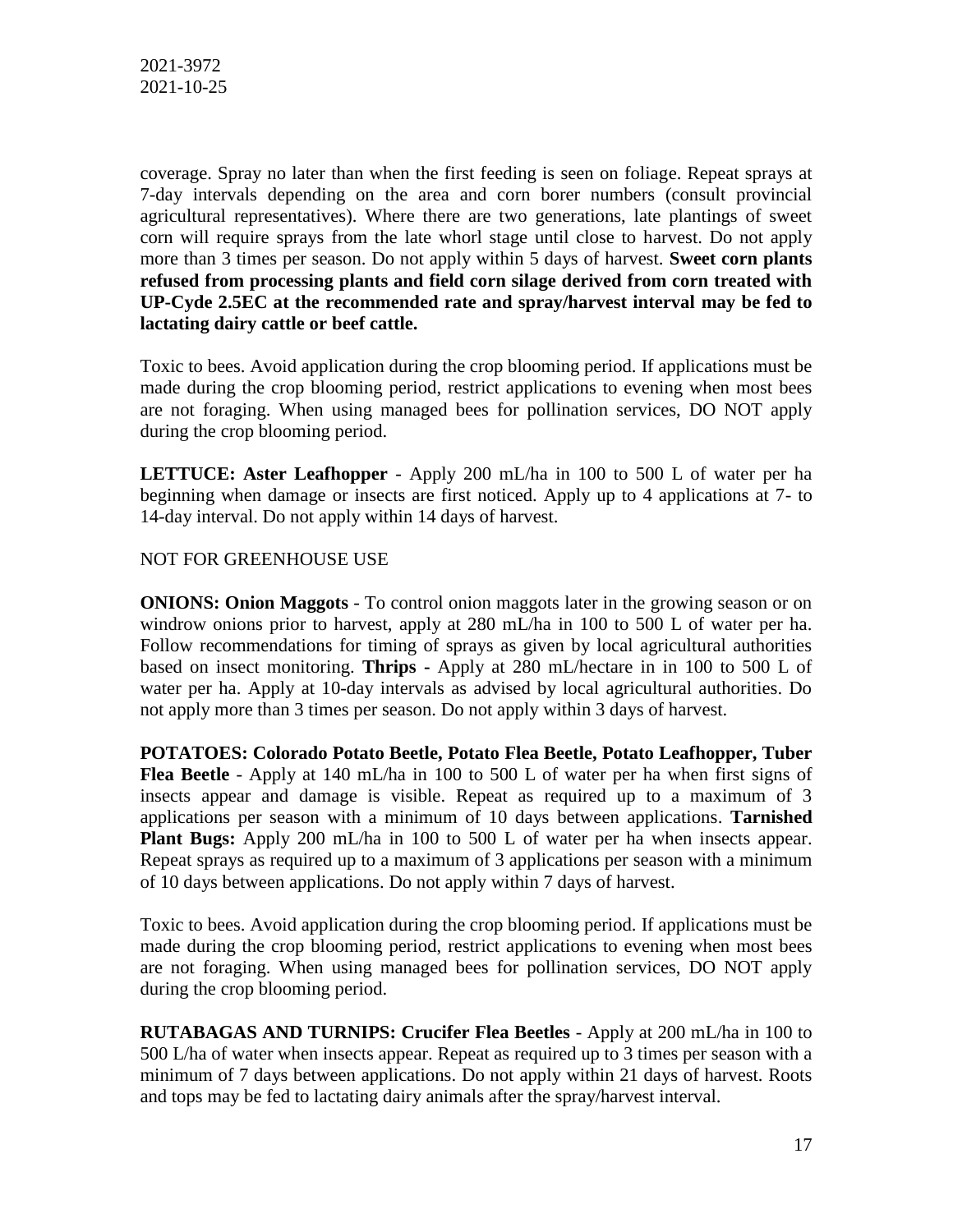**TOMATOES: Colorado Potato Beetle, Potato Flea Beetle, Potato Leafhopper** - Apply at 140 mL/ha in 100 to 500 L/ha of water when first signs of insects appear and damage is visible. Repeat as required up to 3 times per season with a minimum of 7 days between applications. Do not apply within 3 days of harvest.

Toxic to bees. Avoid application during the crop blooming period. If applications must be made during the crop blooming period, restrict applications to evening when most bees are not foraging. When using managed bees for pollination services, DO NOT apply during the crop blooming period.

## NOT FOR GREENHOUSE USE

## **FIELD CROPS:**

For control of grasshoppers and flea beetles use a minimum of 110 litres of water per hectare. Use a spray pressure of 250 - 300 kPa. Maximum of 3 applications per year with a minimum interval between applications of 7 days.

| <b>CROP</b>          | <b>INSECT</b> | <b>DOSAGE</b>                                    | <b>USE INSTRUCTIONS</b>            |
|----------------------|---------------|--------------------------------------------------|------------------------------------|
| Wheat                | Grasshoppers  | 81 - 114 mL/ha                                   | Apply when insects or signs of     |
| Barley               |               | Use the lower rates for                          | insect damage first appear. Repeat |
| <b>Summer Fallow</b> |               | small grasshoppers (5)                           | treatment as necessary. Use the    |
| Roadsides            |               | mm long) and when                                | higher rate for older insects or   |
| <b>Headlands</b>     |               | soil temperatures are                            | severe infestations.               |
| Canola               |               | $\text{cool} (15^{\circ} - 20^{\circ} \text{C})$ |                                    |
|                      |               |                                                  |                                    |

Research clearly indicates that UP-Cyde 2.5EC activity is inversely temperature dependent. Activity on grasshoppers is reduced as soil temperatures increase.

## **Grasshoppers**

Apply during early stage of insect development - up to the fourth instar (approximately 15 mm and before wing development).

Temperature

Avoid spraying when temperatures are above 25ºC. Above 25ºC delay spraying until evening. Critical temperatures often occur on light, sandy loam soils after June 10th and on heavy clay loam soils after June 15th.

If these high temperatures continue for 2-4 days, the use of UP-Cyde 2.5EC for grasshopper control should be discontinued.

Note: The above label directions are for grasshoppers only. No other insects have been identified that show this inverse temperature dependency.

Allow 30 days between the last treatment and harvest for wheat. Allow 45 days for barley. Allow 30 days for rapeseed. For summer fallow, roadsides, and headlands: Toxic to bees. Avoid application during the crop blooming period. If applications must be made during the crop blooming period, restrict applications to evening when most bees are not foraging. When using managed bees for pollination services, DO NOT apply during the crop blooming period. For canola: Toxic to bees. DO NOT apply during the crop blooming period.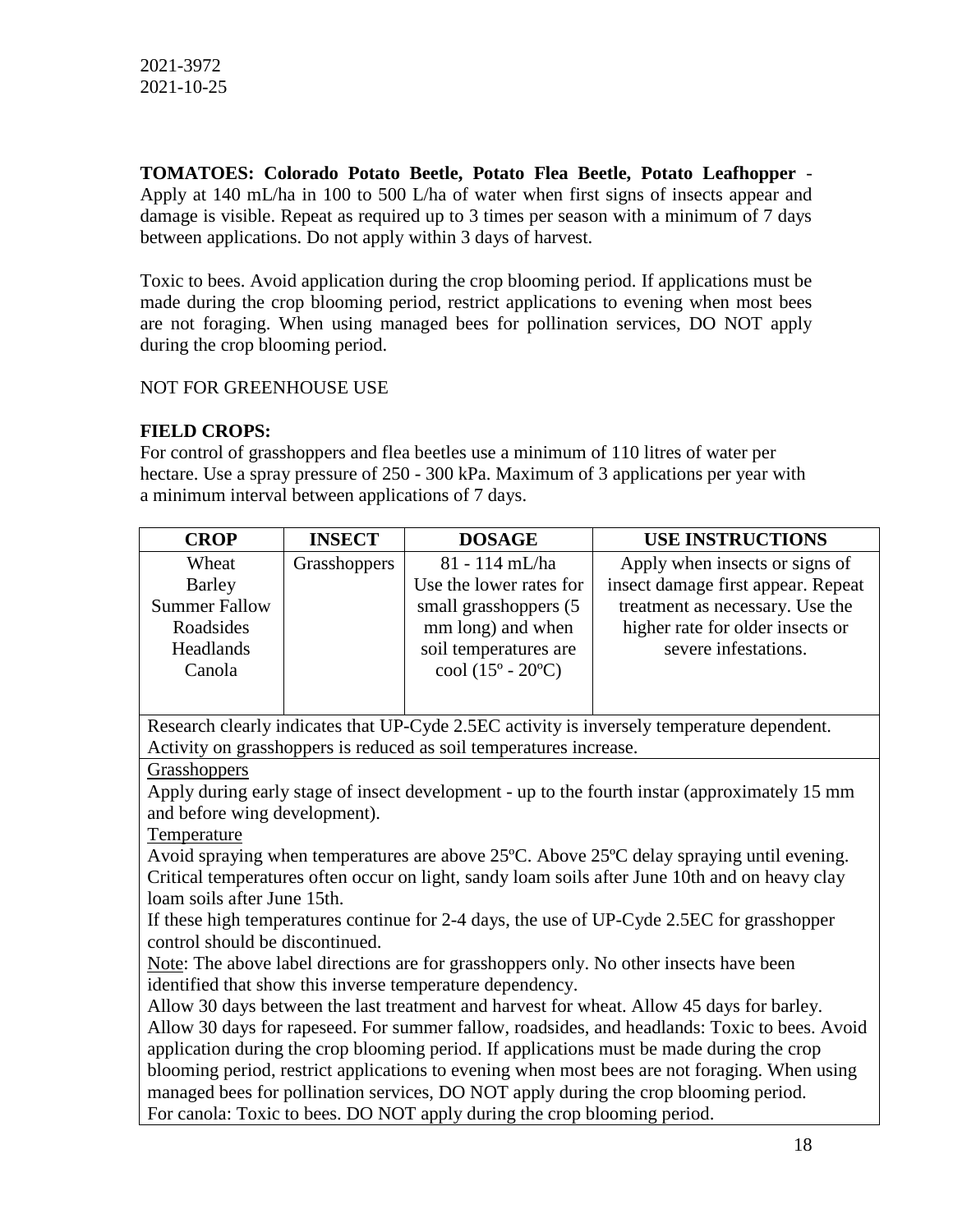**Field Crops (Evening Primrose, Rapeseed, Mustard, Sunflowers and Tobacco)** – Follow specific directions given for each crop listed. Unless otherwise indicated use sufficient water for thorough coverage.

**EVENING PRIMROSE: Seed Weevil, Tarnished Plant Bug and** *Microlepidoptera* **spp. –** Apply 280 mL in 300 L of water per ha at 2- to 3-week intervals when an insect population reaches an economic (significant) level. Apply a maximum of three applications per year. Toxic to bees. DO NOT apply during the crop blooming period.

**RAPESEED (CANOLA) AND MUSTARD: Crucifer Flea Beetle** - Apply 140 mL/ha in 100 to 500 L/ha of water when leaf injury is first noticed. **Bertha Armyworm** - Apply 200 to 280 mL/ha in 100 to 500 L/ha of water. Use higher rate for high infestations. Do not apply within 30 days of harvest. Maximum number of applications per year is 3. Minimum number of days between applications is 7. Toxic to bees. DO NOT apply during the crop blooming period.

**SUNFLOWERS: Sunflower Beetle** - Apply at 100 mL/ha in 100 to 120 L of water per hectare when insects first appear. Repeat if required up to 2 times per season with a minimum of 7 days between applications. Do not apply within 70 days of harvest. **Sunflower Seed Weevil** - Apply at 100 mL/ha in 100 to 120 L of water per hectare when insects first appear. Repeat if required up to 2 times per season with a minimum of 7 days between applications. Do not apply within 70 days of harvest. Toxic to bees. DO NOT apply during the crop blooming period.

**TOBACCO: Cutworm (Darksided and White) Control: Tobacco (Greenhouse Plants):** Mix 4.8 mL (1 teaspoonful) in 15 L of water and apply to 100  $m^2$  of plant bed. Do not apply by fogger or hand-held mistblower. **Tobacco (Field):** For control of darksided cutworm and white cutworm, by methods given below, apply the recommended rate of UP-Cyde 2.5EC in 225 to 450 L of water per hectare using nozzle pressure of 175 to 350 kPa. Cutworm activity is greatest during the late evening and night. Application of UP-Cyde 2.5EC should be timed as close as possible to insect feeding activity. **Cover Crop Treatment:** Apply 140 mL per hectare once to rye or wheat cover when crop is 10 to 15 cm high, 4-5 days before ploughdown. Application should also be made to fence rows and to a 15 m strip into nearby cover crop. Allow 60 days between the last treatment and harvest in barley and 30 days on wheat. Do not use treated cover crops as green feed for animals. **Soil Treatment:** Apply 280 mL per hectare once to the soil 5 days before transplanting. Do not incorporate. Do not disturb the soil surface for at least 5 days following treatment since mixing of UP-Cyde 2.5EC with soil will reduce its effectiveness. Application should also be made to fence rows and to a 15 m strip into nearby cover crops.

**Post Planting Treatment:** At transplanting, apply 280 mL per hectare of area sprayed in a 25 cm band over the row using 150 to 300 L of water per hectare. Under conditions of severe insect pressure, application should be made to fence rows and to a 15 m wide strip into nearby cover crops. A follow-up treatment may be necessary if there are late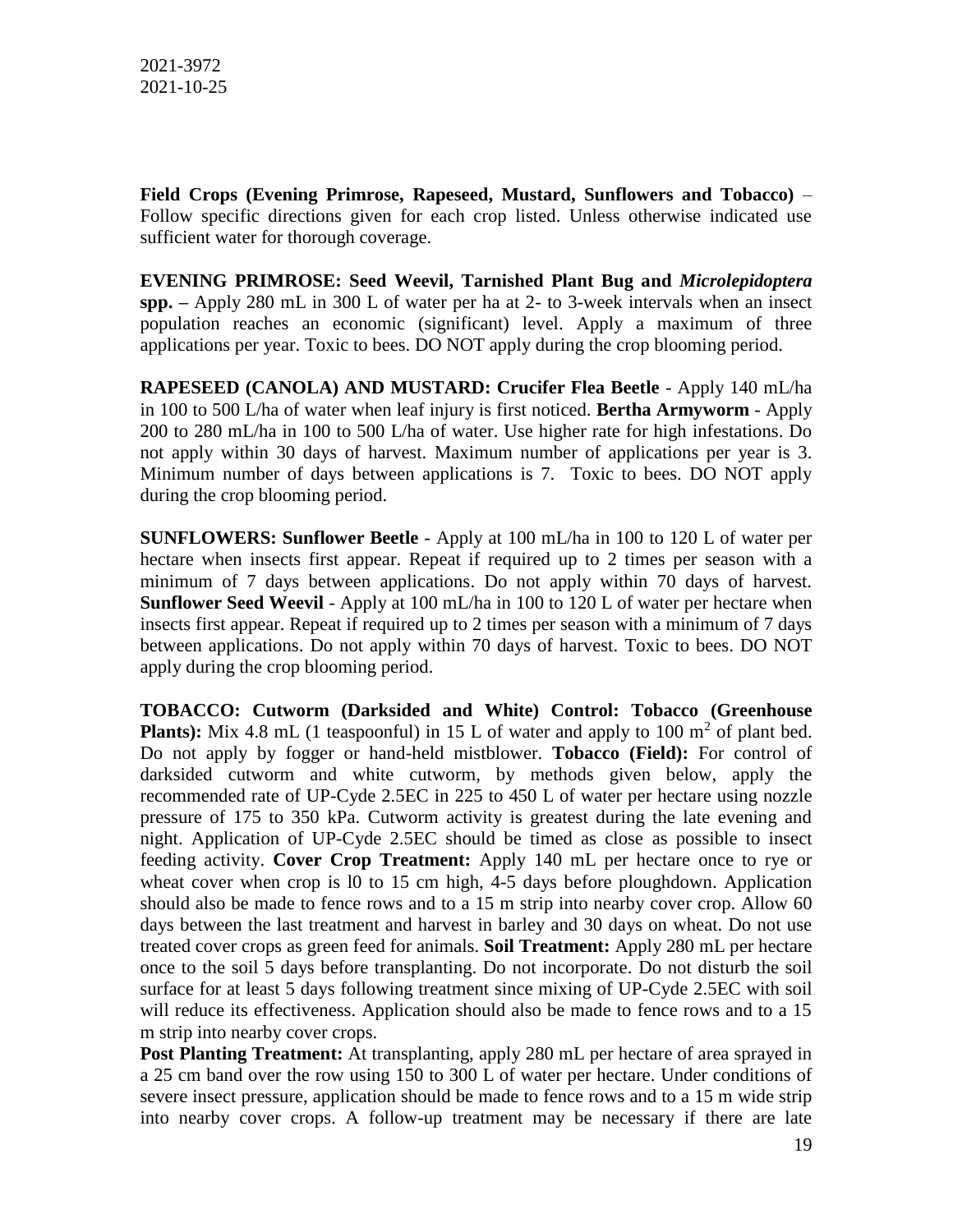developing cutworms. Maximum 2 applications per season with a minimum of 7 days between applications.

Toxic to bees. Avoid application during the crop blooming period. If applications must be made during the crop blooming period, restrict applications to evening when most bees are not foraging. When using managed bees for pollination services, DO NOT apply during the crop blooming period.

**STEVIA: Cutworms-black, variegated and darksided** - Apply at 280 mL/ha in sufficient water. Use a minimum of 100 litres and no more than 500 litres of spray solution per hectare. Maximum of two applications per year. Apply post-transplant as indicated by scouting. Do not apply within 50 days of harvest.

## **CUTWORMS IN OTHER CROPS**

### **DIRECTIONS FOR USE**

| <b>CROP</b>                                                                                                                  | <b>INSECT</b>                                | <b>DOSAGE</b>                    | <b>MAXIMUM</b><br>#<br><b>APPLICATIONS</b>                                                    | <b>MINIMUM</b><br><b>INTERVAL</b><br><b>BETWEEN</b><br><b>APPLICATIONS</b> | <b>USE</b><br><b>INSTRUCTIONS</b>                                                  |
|------------------------------------------------------------------------------------------------------------------------------|----------------------------------------------|----------------------------------|-----------------------------------------------------------------------------------------------|----------------------------------------------------------------------------|------------------------------------------------------------------------------------|
| Lettuce                                                                                                                      | Cutworms<br>- black,<br>white.<br>darksided, | 285<br>mL/ha<br>when<br>cutworms | 3                                                                                             | 7 days                                                                     | Spray under warm<br>moist conditions<br>and do not disturb<br>the soil surface for |
| Carrot<br>seedlings                                                                                                          | redbacked,                                   | or signs of                      | $\overline{3}$                                                                                | 7 days                                                                     | at least 5 days.                                                                   |
| Onions<br>seedling and<br>transplants                                                                                        | army and<br>pale<br>western                  | cutworm<br>feeding<br>appear     | $\mathbf{1}$                                                                                  | n/a                                                                        | Applications may<br>be made to<br>adjacent fence<br>rows, but do not               |
| Cole<br>crops<br>(such<br><b>as</b><br>cabbage,<br>cauliflower,<br>broccoli, and<br><b>Brussels</b><br>sprouts)<br>seedlings |                                              |                                  | $\mathbf{1}$                                                                                  | n/a                                                                        | allow drift to<br>contaminate<br>adjacent crops.                                   |
| Potatoes                                                                                                                     |                                              |                                  | $\overline{2}$                                                                                | 10 days                                                                    |                                                                                    |
| Corn -<br>seedlings                                                                                                          |                                              |                                  | 1                                                                                             | n/a                                                                        |                                                                                    |
| Wheat                                                                                                                        |                                              |                                  | 1                                                                                             | n/a                                                                        |                                                                                    |
| <b>Barley</b>                                                                                                                |                                              |                                  | 1                                                                                             | n/a                                                                        |                                                                                    |
|                                                                                                                              |                                              |                                  | Allow 21 days between last treatment and harvest. For corn and potatoes: Toxic to bees. Avoid |                                                                            |                                                                                    |

Use 200 - 500 L of water per hectare using a spray pressure of 175 - 300 kPa.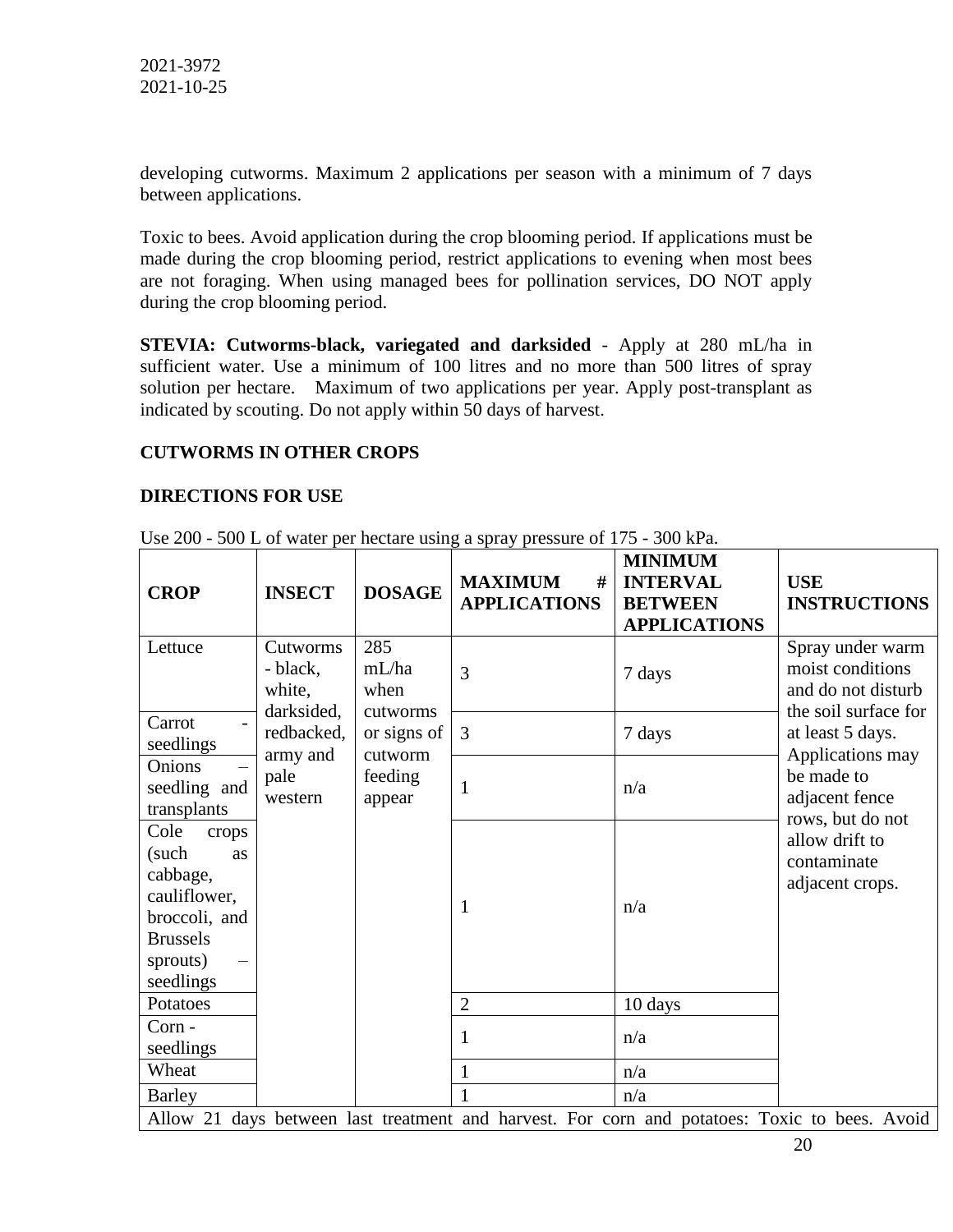application during the crop blooming period. If applications must be made during the crop blooming period, restrict applications to evening when most bees are not foraging. When using managed bees for pollination services, DO NOT apply during the crop blooming period.

|          |            | .     |                | ີ       |                   |
|----------|------------|-------|----------------|---------|-------------------|
| Potatoes | Variegated | 285   |                |         | Apply when        |
|          | (climbing) | mL/ha |                |         | cutworms or signs |
|          | cutworms)  |       |                |         | of cutworm        |
|          |            |       | $\overline{2}$ | 10 days | feeding appear.   |
|          |            |       |                |         | Ensure good       |
|          |            |       |                |         | penetration of    |
|          |            |       |                |         | dense foliage.    |

Allow 7 days between last treatment and harvest. Toxic to bees. Avoid application during the crop blooming period. If applications must be made during the crop blooming period, restrict applications to evening when most bees are not foraging. When using managed bees for pollination services, DO NOT apply during the crop blooming period.

Note: UP-Cyde 2.5EC will only control climbing cutworms or cutworms which surface to feed.

**CONIFER SEEDLING (NURSERY): Tarnished Plant Bug (Lygus sp)** - Apply 280 mL/ha in 100 - 500 L of water per ha. Maximum of 3 applications per growing season. Minimum 7 days between applications. **NOT FOR GREENHOUSE USE.** Do not apply using back pack sprayers. Do not apply before stock thinning.

## **DIRECTIONS FOR USE**

## **AERIAL APPLICATION**

UP-Cyde 2.5EC may be applied once or twice per season as indicated for each crop listed below.

## **Specific Use Directions for Aerial Application**

Read and understand the entire label before using this product.

Apply only by fixed-wing or rotary aircraft equipment which has been functionally and operationally calibrated for the atmospheric conditions of the area and the application rates and conditions of this label.

Label rates, conditions and precautions are product specific. Apply only at the rate recommended for aerial application on this label. Where no rate for aerial application appears for the specific use, this product cannot be applied by any type of aerial equipment.

Ensure uniform application. To avoid streaked, uneven or overlapped application, use appropriate marking devices.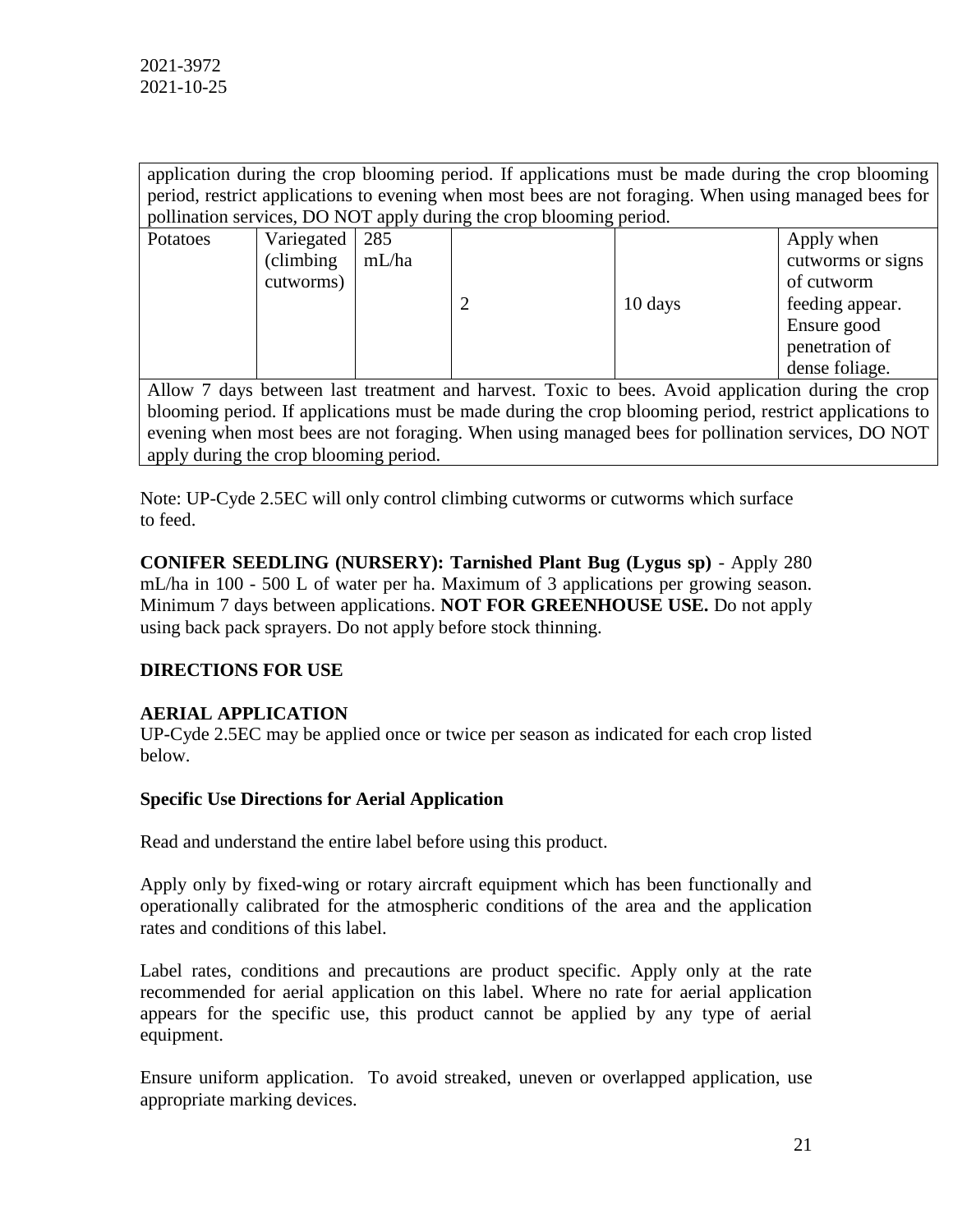Apply only when meteorological conditions at the treatment site allow for complete and even crop coverage. Apply only under conditions of good practice specific to aerial application as outlined in the National Aerial Pesticide Application Manual, developed by the Federal/Provincial/Territorial Committee on Pest Management and Pesticides.

### **Operator Precautions**

Do not allow the pilot to mix chemicals to be loaded onto the aircraft. Loading of premixed chemicals with a closed system is permitted.

It is desirable that the pilot have communication capabilities at each treatment site at the time of application.

The field crew and the mixer/loaders must wear chemical resistant gloves, coveralls and goggles or face shield during mixing/loading, cleanup and repair. Follow the more stringent label precautions in cases where the operator precautions exceed the generic label recommendations on the existing ground boom label. All personnel on the job site must wash hands and face thoroughly before eating and drinking. Protective clothing, aircraft cockpit and vehicle cabs must be decontaminated regularly.

Clean and decontaminate protective clothing and application equipment regularly.

## **Product Specific Precautions**

Read and understand the entire label before opening this product. If you have questions, call the manufacturer or obtain technical advice from the distributor or your provincial agricultural representative. Application of this specific product must meet and/or conform to the following:

Apply in a spray volume of 20 to 45 litres per hectare. Use water volumes at the higher end of this range to ensure good coverage for optimum insect control and to minimize drift. Do not apply more than recommended rates of UP-Cyde 2.5EC per hectare per season by air.

**CORN (Sweet and Field): European Corn Borer and Corn Earworm** - Apply at 280 mL/ha in 20 to 45 L of water per hectare. Spray no later than when the first feeding is seen on foliage. Repeat sprays at 7-day intervals depending on the area and corn borer numbers (consult provincial agricultural representatives). Where there are two generations, late plantings of sweet corn will require sprays from the late whorl stage until close to harvest. For control of corn earworm, spray directly to ensure good coverage of ears and silks. Use 300-500 L water per hectare. Consult provincial recommendations for timing and number of repeat applications. Maximum 3 ground applications per year. Up to two applications per season by air may be applied as needed. Do not apply within 5 days of harvest. Toxic to bees. Avoid application during the crop blooming period. If applications must be made during the crop blooming period, restrict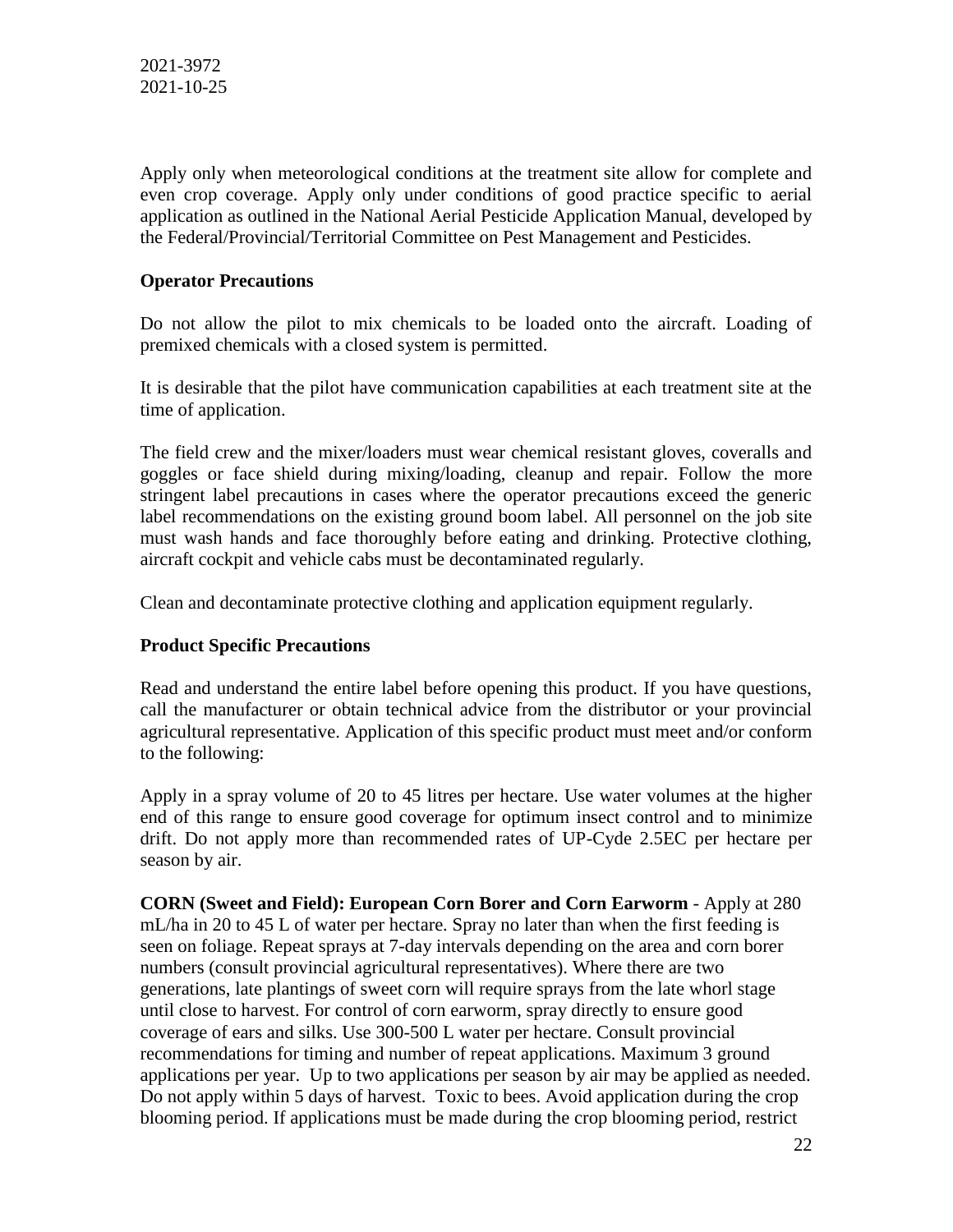applications to evening when most bees are not foraging. When using managed bees for pollination services, DO NOT apply during the crop blooming period.

**Sweet corn plants refused from processing plants and field corn silage derived from corn treated with UP-Cyde 2.5EC at the recommended rate and spray/harvest interval may be fed to lactating dairy cattle or beef cattle.** 

**POTATOES: Colorado Potato beetle, Potato Flea Beetle, Potato Leafhopper, Tuber Flea Beetle** - Apply at 140 mL/ha in 20 to 45 L of water when first signs of insects appear and damage is visible. **Tarnished Plant Bug:** Apply 200 mL/ha in 20 to 45 L of water when insects appear. Repeat sprays as required. Up to two applications per season may be applied by air as needed. Do not apply within 7 days of harvest. Toxic to bees. Avoid application during the crop blooming period. If applications must be made during the crop blooming period, restrict applications to evening when most bees are not foraging. When using managed bees for pollination services, DO NOT apply during the crop blooming period.

**RAPESEED (CANOLA): Crucifer Flea Beetle** - Apply 140 mL/ha when leaf injury is first noticed. **Bertha Armyworm** - Apply 200 to 280 mL/ha in 20 to 45 L of water. Use higher rate for high infestations. Only one application per season may be applied by air as needed. Do not apply within 30 days of harvest. Do not apply to mustard.

**SUNFLOWERS: Sunflower beetle** - Apply at 100 mL/ha in 20 to 45 L of water per hectare when insects first appear. Only one application per season may be applied by air as needed. Do not apply within 70 days of harvest.

**Sunflower Seed Weevil** - Apply at 100 mL/ha in 20 to 45 L of water per hectare when insects first appear. Only one application per season may be applied by air as needed. Do not apply within 70 days of harvest.

Toxic to bees. DO NOT apply during the crop blooming period.

### **Resistance-Management Recommendations**

For resistance management, please note that UP-Cyde 2.5EC contains a Group 3 insecticide. Any insect population may contain individuals naturally resistant to UP-Cyde 2.5EC and other Group 3 insecticides. The resistant individuals may dominate the insect population if this group of insecticides are used repeatedly in the same field. Other resistance mechanisms that are not linked to site of action but are specific for individual chemicals, such as enhanced metabolism, may also exist. Appropriate resistancemanagement strategies should be followed.

- To delay insecticide resistance: Where possible, rotate the use of UP-Cyde 2.5EC or other Group 3 insecticides with different groups that control the same pests in a field.
- Avoid consecutive sprays of UP-Cyde 2.5EC or other insecticides in the same group in a season.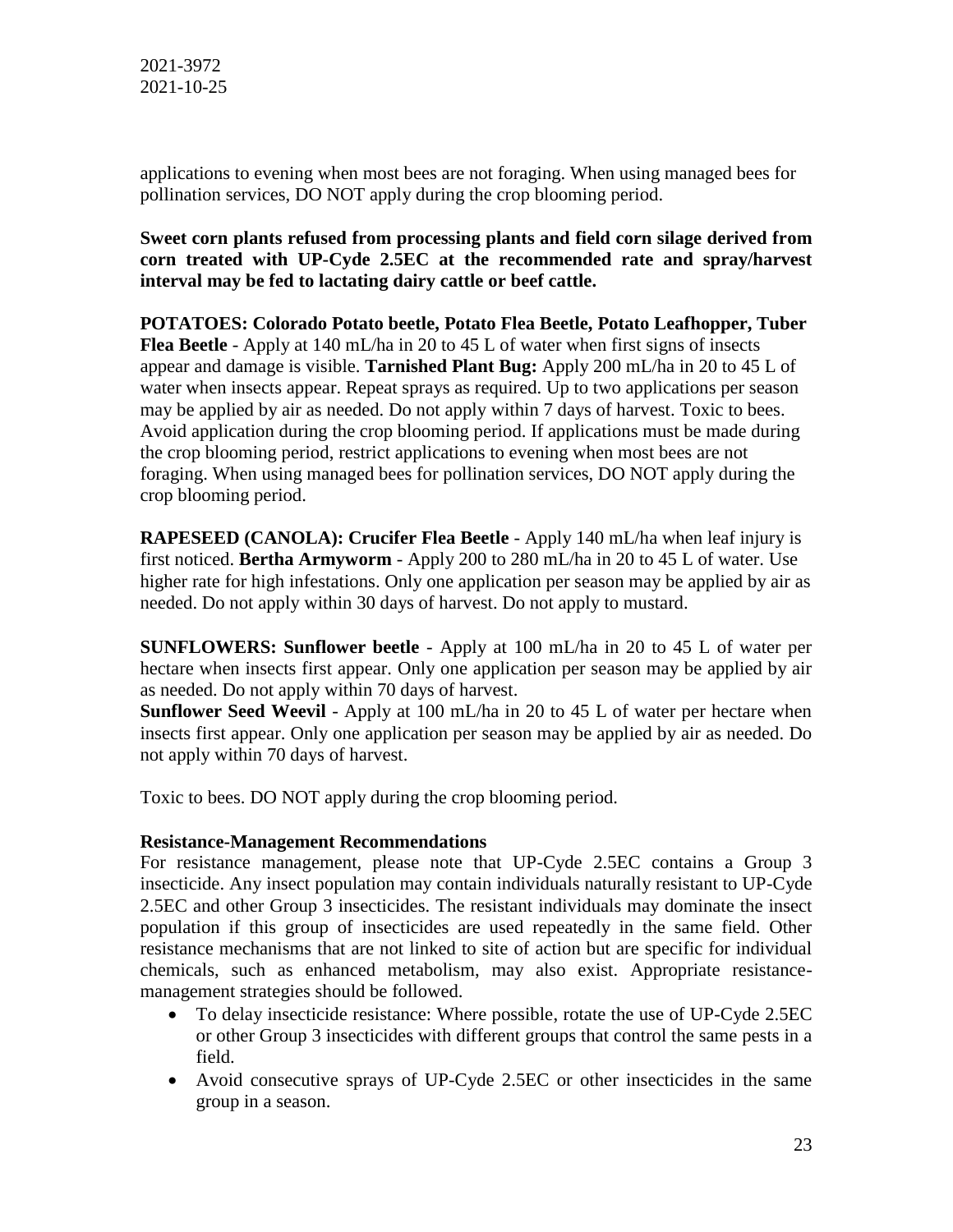- Use tank mixtures with insecticides from a different group when such use is permitted.
- Insecticide use should be based on an IPM program that includes scouting, record keeping, and considers cultural, biological and other chemical control practices.
- Monitor treated pest populations for resistance development.
- Contact your local extension specialist or certified crop advisors for any additional pesticide resistance-management and/or IPM recommendations for the specific site and pest problems in your area.

For further information or to report suspected resistance, contact UPL AgroSolutions Canada Inc at 1-800-438-6071.

UPL, the UPL logo and UP-CYDE are trademarks of UPL Corporation Limited Group Company.

®/TM All other products are trademarks of their respective companies.

©2021 UPL Corporation Limited Group Company.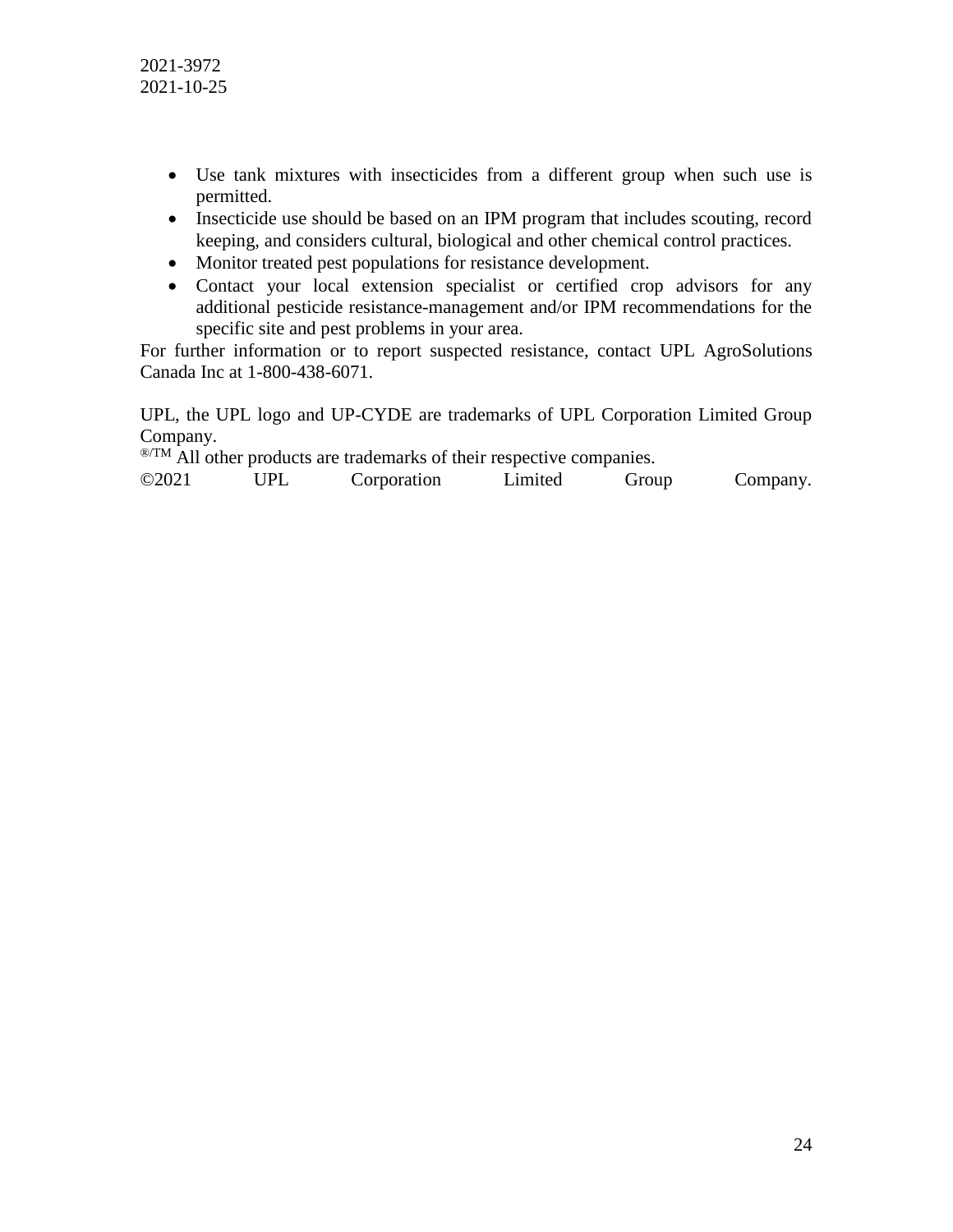Group 3 Insecticide

<Primary Display Panel – Small Container Size>

**UP-Cyde® 2.5 EC**

**Insecticide**

**Emulsifiable Concentrate**

## **AGRICULTURAL**

# **ACTIVE INGREDIENT:**

**Cypermethrin .............................................................250 g per litre**

**READ THE LABEL AND ENTIRE LEAFLET BEFORE USING KEEP OUT OF REACH OF CHILDREN** 

# **EYE AND SKIN IRRITANT**

**DANGER**



## **REGISTRATION NO. 28795 PEST CONTROL PRODUCTS ACT**

## **NET CONTENTS: 0.5 Litre, 1 Litre, 3.79 Litre**

UPL AgrSolutions Canada Inc. 630 Freedom Business Center, Suite 402 King of Prussia, PA 19406, USA

1-800-438-6071

For Chemical Emergency: spill, leak, fire, exposure or accident, call CHEMTREC 1-800-424-9300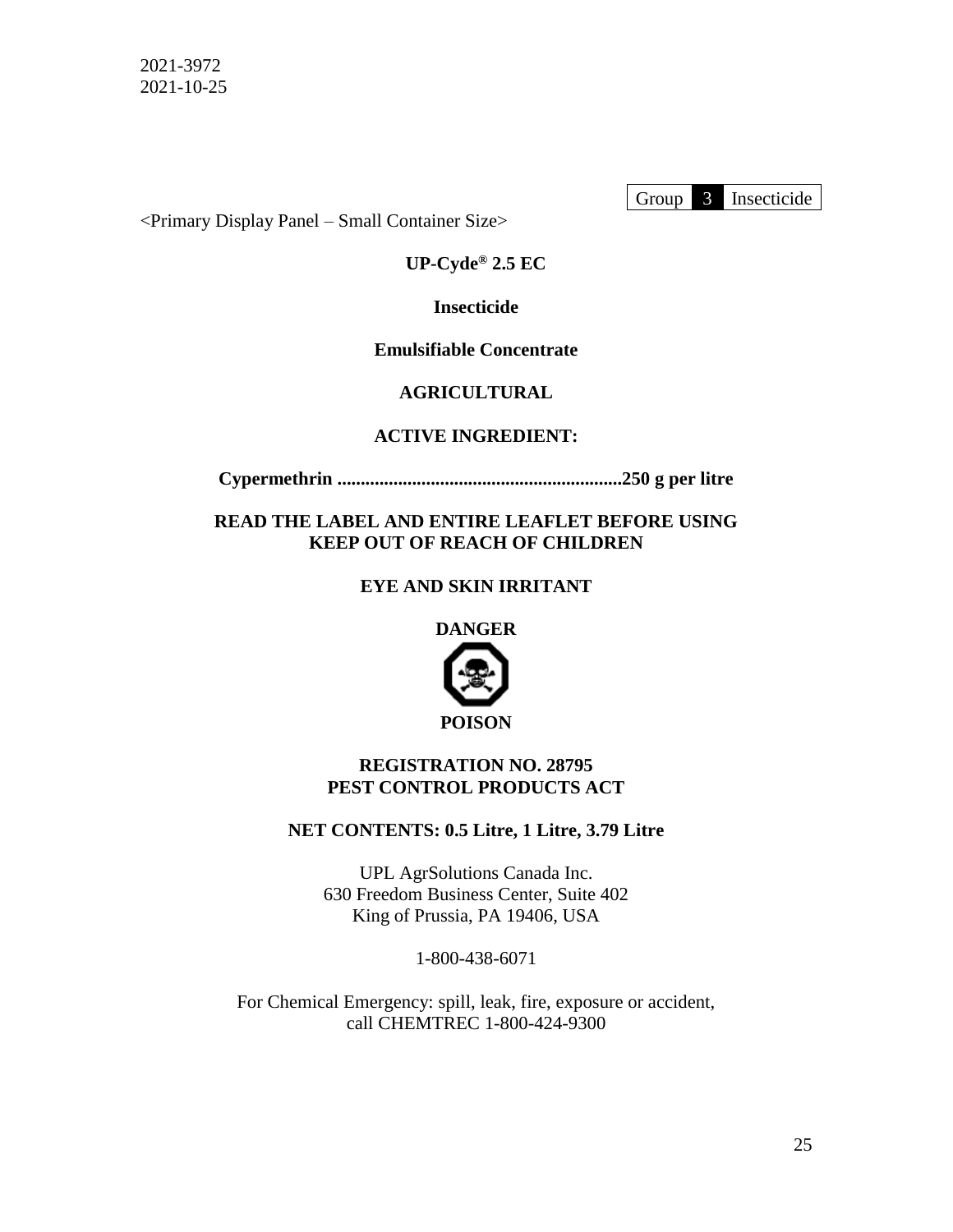## **NOTICE TO USER**

This control product is to be used only in accordance with the directions on the label. It is an offence under the *Pest Control Products Act* to use this product in a way that is inconsistent with the directions on the label.

## **FIRST AID**

**IN CASE OF POISONING** Contact a physician or a poison control centre **IMMEDIATELY.**

**IF SWALLOWED** Call a poison control centre or doctor immediately for treatment advice. Do not induce vomiting unless told to do so by a poison control centre or doctor. Do not give any liquid to the person. Do not give anything by mouth to an unconscious person.

**IF ON SKIN/CLOTHING** Take off contaminated clothing. Rinse skin immediately with plenty of water for 15-20 minutes. Call a poison control centre or doctor for treatment advice.

**IF IN EYES** Hold eye open and rinse slowly and gently with water for 15-20 minutes. Remove contact lenses, if present, after the first 5 minutes, then continue rinsing eye. Call a poison control centre or doctor for treatment advice.

Take container, label or product name and Pest Control Product Registration Number with you when seeking medical attention.

## **TOXICOLOGICAL INFORMATION**

DANGER: This product contains petroleum distillates – vomiting may cause aspiration pneumonia.

Skin exposure may cause transient sensations (tingling, burning, itching, numbness). Treat symptomatically. Treat symptomatically.

# **PRECAUTIONS**

## **KEEP OUT OF REACH OF CHILDREN**

- Fatal or poisonous if swallowed or absorbed through the skin.
- Causes eye and skin irritation. Avoid contact with skin, eyes and clothing.
- See booklet for additional information including directions for use, precautions, REIs and personal protective equipment.

## **ENVIRONMENTAL PRECAUTIONS:**

See booklet for additional information.

**STORAGE** Store this product away from food or feed. **SPILL CLEANUP**